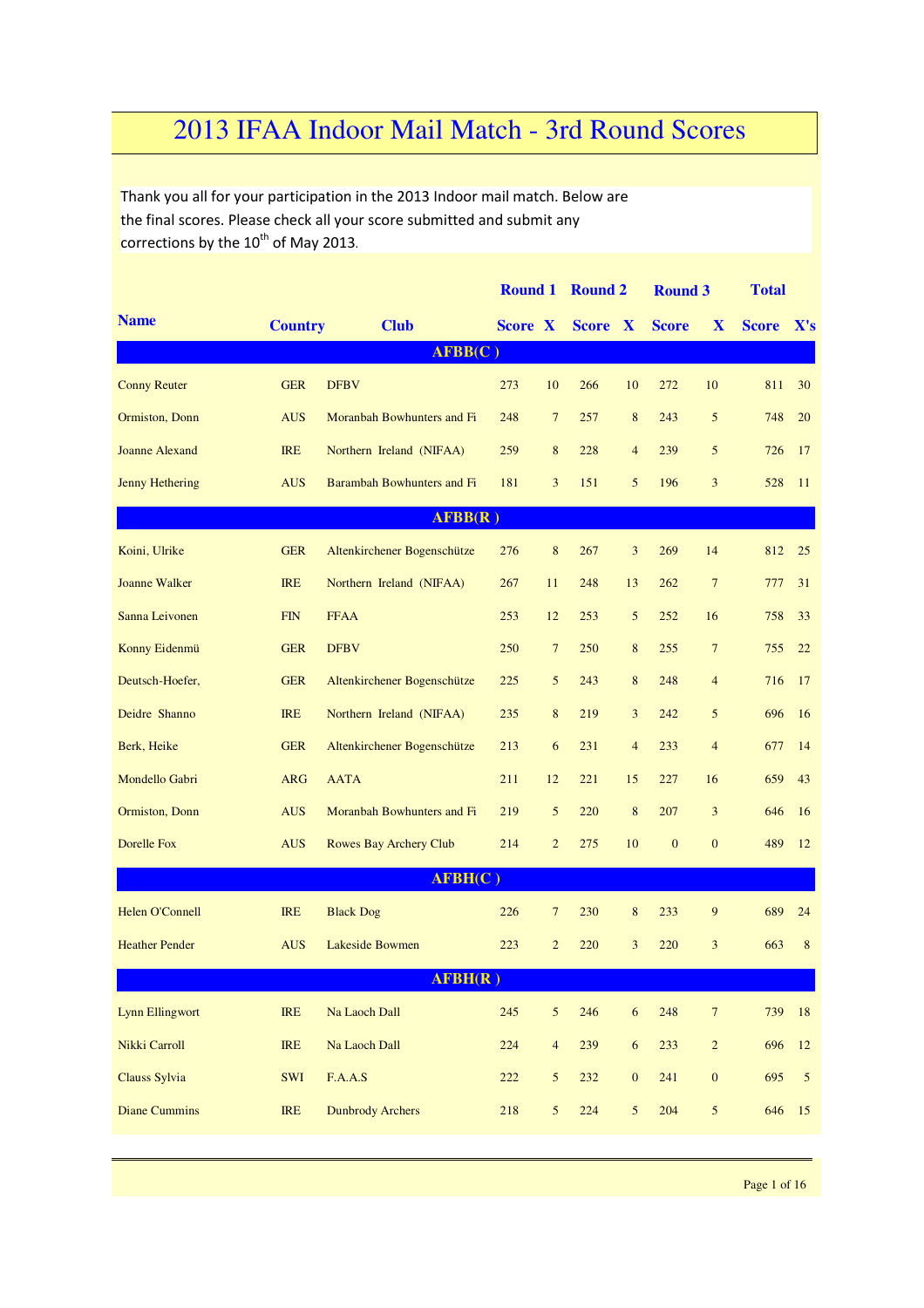|                        |                |                            | <b>Round 1</b> |                | <b>Round 2</b> |                  | <b>Round 3</b> |                  | <b>Total</b> |                 |
|------------------------|----------------|----------------------------|----------------|----------------|----------------|------------------|----------------|------------------|--------------|-----------------|
| <b>Name</b>            | <b>Country</b> | <b>Club</b>                | <b>Score X</b> |                | <b>Score X</b> |                  | <b>Score</b>   | X                | <b>Score</b> | X's             |
| Sandra Nuzzi Al        | <b>BRA</b>     | Netesportes - Brazil       | 195            | $\mathbf{1}$   | 204            | $\overline{2}$   | 229            | $\mathbf{1}$     | 628          | $\overline{4}$  |
| <b>Catherine Power</b> | <b>IRE</b>     | <b>Dunbrody Archers</b>    | 192            | $\overline{2}$ | 203            | 3                | 197            | $\mathbf{1}$     | 592          | 6               |
| <b>Teghan McDer</b>    | <b>USA</b>     | <b>Predator Archery</b>    | 186            | $\mathbf{1}$   | 193            | 5                | 181            | $\mathbf{1}$     | 560          | $7\phantom{.0}$ |
| <b>Sarah Twomey</b>    | <b>IRE</b>     | Na Laoch Dall              | 184            | $\overline{4}$ | 196            | $\mathbf{1}$     | 168            | $\mathbf{1}$     | 548          | 6               |
| <b>Shirley Preston</b> | <b>AUS</b>     | The Wandering Archers      | 175            | $\mathbf{1}$   | 166            | $\overline{4}$   | 170            | 3                | 511          | 8               |
| Kathy Longoria         | <b>USA</b>     | <b>Predator Archery</b>    | 164            | $\mathbf{1}$   | 176            | $\boldsymbol{0}$ | 138            | $\overline{c}$   | 478          | 3               |
| <b>Aideen Furlong</b>  | <b>IRE</b>     | <b>Dunbrody Archers</b>    | 163            | $\mathbf{1}$   | 152            | 5                | 157            | 3                | 472          | 9               |
| <b>Nerissa Stones</b>  | <b>IRE</b>     | Na Laoch Dall              | 158            | $\overline{2}$ | 150            | 3                | 141            | $\overline{4}$   | 449          | 9               |
| Liz Nolan              | <b>IRE</b>     | <b>Dunbrody Archers</b>    | 136            | $\overline{2}$ | 127            | $\mathbf{0}$     | 136            | $\boldsymbol{0}$ | 399          | $\overline{2}$  |
| <b>Kim Tait</b>        | <b>AUS</b>     | The Wandering Archers      | 122            | $\overline{2}$ | 106            | $\mathbf{1}$     | 73             | $\boldsymbol{0}$ | 301          | 3               |
| Lorrae Evans           | <b>IRE</b>     | Na Laoch Dall              | 110            | $\mathbf{0}$   | 115            | $\mathbf{0}$     | $\mathbf{0}$   | $\mathbf{0}$     | 225          | $\mathbf{0}$    |
|                        |                | <b>AFBL</b>                |                |                |                |                  |                |                  |              |                 |
| Lana Lynde             | <b>USA</b>     | <b>NFAA</b>                | 260            | 10             | 258            | 8                | 256            | 9                | 774          | 27              |
|                        |                | <b>AFBU</b>                |                |                |                |                  |                |                  |              |                 |
| <b>Karen Stewart</b>   | <b>USA</b>     | <b>Predator Archery</b>    | 296            | 34             | 299            | 46               | 298            | 33               | 893 113      |                 |
| <b>Karen Keating</b>   | <b>USA</b>     | <b>Predator Archery</b>    | 296            | 31             | 296            | 33               | 297            | 31               | 889          | 95              |
| <b>Jeanette Dowd</b>   | <b>AUS</b>     | <b>Renegade Bowmen</b>     | 296            | 34             | 296            | 28               | 296            | 36               | 888          | 98              |
| <b>Brenda Flores</b>   | <b>USA</b>     | <b>NFAA</b>                | 292            | 24             | 292            | 26               | 292            | 37               | 876          | 87              |
| Pongratz Helga         | <b>SWI</b>     | F.A.A.S                    | 280            | 18             | 293            | 30               | 280            | $\boldsymbol{0}$ | 853          | 48              |
| <b>Baumeler Jasmi</b>  | SWI            | F.A.A.S                    | 283            | 18             | 282            | 22               | 286            | 26               | 851          | 66              |
| Debby de Vanti         | NZ             | Mt Tiger archery Club      | 277            | $\overline{9}$ | 280            | 16               | 282            | $18\,$           | 839          | 43              |
| <b>Shayna Dowd</b>     | <b>AUS</b>     | <b>Renegade Bowmen</b>     | 264            | 6              | 273            | 15               | 283            | $24\,$           | 820          | 45              |
| <b>Shelby Sinclair</b> | <b>AUS</b>     | Renegade Bowmen            | 265            | 13             | 272            | 14               | 282            | 16               | 819          | 43              |
| <b>Becca Walter</b>    | <b>USA</b>     | <b>NFAA</b>                | 267            | 13             | 266            | 16               | 282            | $17\,$           | 815          | 46              |
| <b>Kerry Chandler</b>  | <b>AUS</b>     | Renegade Bowmen            | 264            | 17             | 274            | 17               | 272            | 15               | 810          | 49              |
| Micha Beckert          | <b>AUS</b>     | Moranbah Bowhunters and Fi | 248            | $\overline{9}$ | 268            | 12               | 260            | $7\phantom{.0}$  | 776          | 28              |
| Sue Mc Coll            | <b>AUS</b>     | <b>Lilydale Bowmen</b>     | 218            | 8              | 256            | 10               | 267            | 11               | 741          | 29              |
|                        |                | AFFS(C)                    |                |                |                |                  |                |                  |              |                 |
| Cuenca Maria           | <b>ARG</b>     | <b>AATA</b>                | 239            | 18             | 243            | 21               | 243            | 19               | 725          | 58              |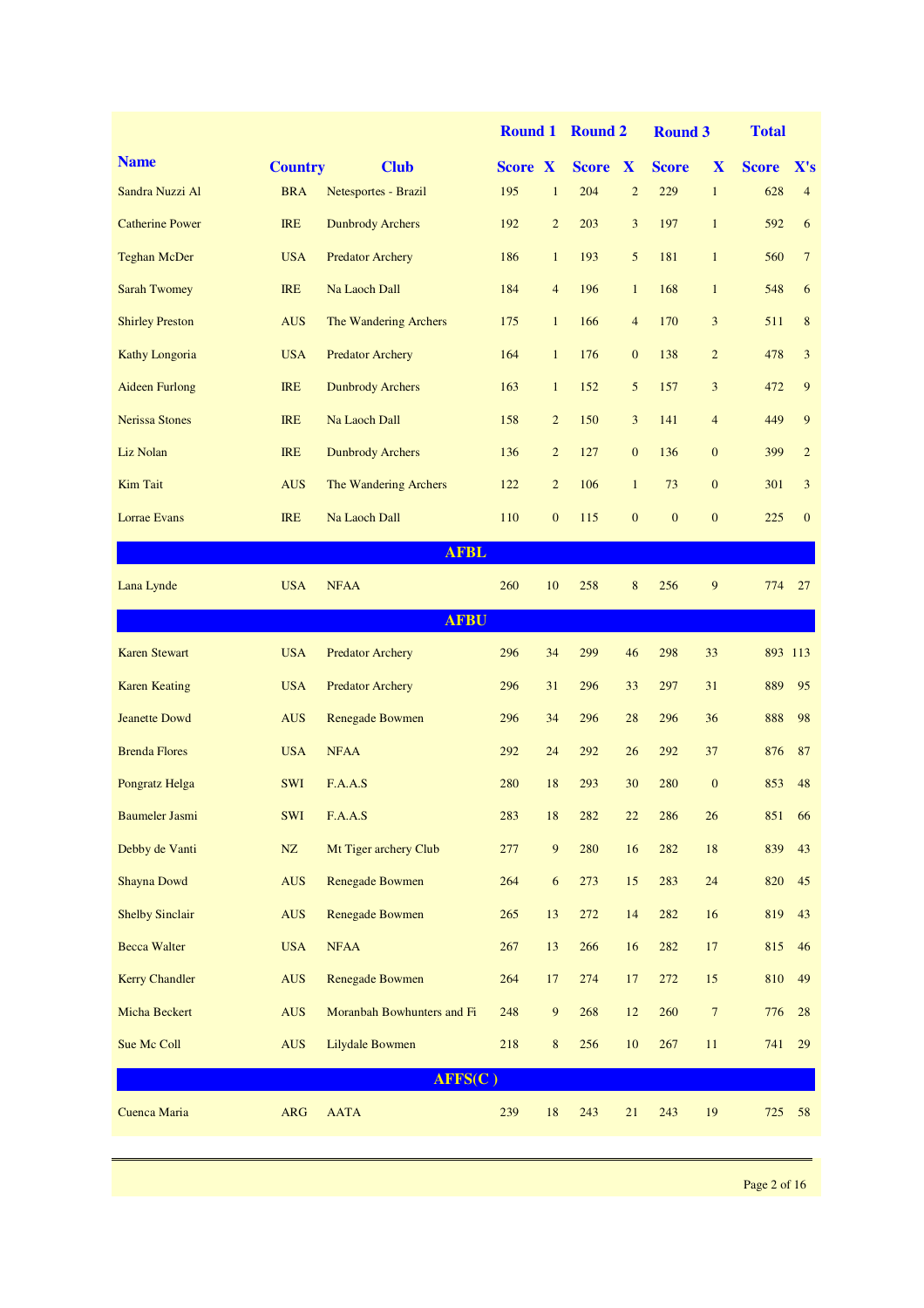|                        |                |                               | <b>Round 1</b> |                  | <b>Round 2</b>   |                  | <b>Round 3</b> |                 | <b>Total</b> |                 |
|------------------------|----------------|-------------------------------|----------------|------------------|------------------|------------------|----------------|-----------------|--------------|-----------------|
| <b>Name</b>            | <b>Country</b> | <b>Club</b>                   | Score X        |                  | Score X          |                  | <b>Score</b>   | X               | <b>Score</b> | X's             |
|                        |                | AFFS(R)                       |                |                  |                  |                  |                |                 |              |                 |
| Sanna Korpihuh         | <b>FIN</b>     | <b>FFAA</b>                   | 262            | 7                | 258              | 8                | 258            | 6               | 778          | 21              |
| <b>Stacy Delmar</b>    | <b>USA</b>     | The Nock Point                | 240            | 5                | 251              | 9                | 261            | $7\phantom{.0}$ | 752          | 21              |
| <b>Shelly Pingel</b>   | <b>USA</b>     | <b>NFAA</b>                   | 242            | $7\overline{ }$  | 250              | 6                | 246            | 8               | 738          | 21              |
| <b>Hilary Devaney</b>  | <b>ENG</b>     | <b>Windrush Bowmen</b>        | 157            | 3                | 193              | $\overline{2}$   | 185            | 3               | 535          | 8               |
| <b>Kastner Claudia</b> | SWI            | F.A.A.S                       | 252            | $\overline{9}$   | 247              | 10               | $\mathbf{0}$   | $\mathbf{0}$    | 499          | 19              |
| <b>Alex Pingel</b>     | <b>USA</b>     | <b>NFAA</b>                   | 203            | 5                | $\boldsymbol{0}$ | $\mathbf{0}$     | $\mathbf{0}$   | $\mathbf{0}$    | 203          | 5               |
|                        |                | <b>AFFU</b>                   |                |                  |                  |                  |                |                 |              |                 |
| <b>Stamou Alexand</b>  | <b>SWI</b>     | F.A.A.S                       | 298            | 37               | 297              | 42               | 299            | 43              |              | 894 122         |
| Lisa Södersten         | <b>SWE</b>     | <b>FBK</b> Lavskrikan         | 295            | 33               | 298              | 30               | 294            | 40              |              | 887 103         |
| Dianne Houghto         | <b>AUS</b>     | <b>AUS</b>                    | 293            | 23               | 293              | 23               | 294            | 29              | 880          | 75              |
| <b>Karen Smedley</b>   | <b>AUS</b>     | <b>Macleay Valley Archers</b> | 282            | 18               | 281              | 21               | 292            | 14              | 855          | 53              |
| <b>Bachofner Karin</b> | <b>SWI</b>     | F.A.A.S                       | 277            | 19               | 282              | 22               | 284            | 22              | 843          | 63              |
| <b>Melissa Gardner</b> | <b>AUS</b>     | <b>Sapphire City Archers</b>  | 273            | 19               | 276              | 13               | 286            | 20              | 835          | 52              |
| <b>Moratto Milena</b>  | SWI            | F.A.A.S                       | 219            | 15               | 256              | 8                | 260            | 13              | 735          | 36              |
|                        |                | <b>AFHB</b>                   |                |                  |                  |                  |                |                 |              |                 |
| <b>Sandra Russell</b>  | <b>WAL</b>     | Wales                         | 198            | $\overline{4}$   | 189              | $\overline{c}$   | 197            | 5               | 584          | 11              |
| <b>Elaine Foran</b>    | <b>IRE</b>     | Ind./RoI                      | 139            | $\overline{2}$   | 140              | 3                | 155            | 3               | 434          | 8               |
| <b>Sue Blunsdon</b>    | <b>ENG</b>     | <b>Windrush Bowmen</b>        | 139            | $\mathbf{0}$     | 117              | $\overline{0}$   | 104            | $\mathbf{1}$    | 360          | $\mathbf{1}$    |
|                        |                | <b>AFLB</b>                   |                |                  |                  |                  |                |                 |              |                 |
| Sonja Power            | <b>IRE</b>     | <b>Dunbrody Archers</b>       | 67             | $\mathbf{1}$     | 115              | $\mathbf{1}$     | 90             | $\mathbf{1}$    | 272          | 3               |
|                        |                | AMBB(C)                       |                |                  |                  |                  |                |                 |              |                 |
| Luis Panizo            | <b>BRA</b>     | Netesportes - Brazil          | 267            | $12 \,$          | 275              | 14               | 263            | $12\,$          | 805          | 38              |
| <b>Peter Greensill</b> | <b>AUS</b>     | Barambah Bowhunters and Fi    | 242            | $\sqrt{6}$       | 250              | 10               | 229            | $7\phantom{.0}$ | 721          | 23              |
| <b>Roy Stafford</b>    | <b>AUS</b>     | Lakeside Bowmen               | 225            | $\boldsymbol{0}$ | 203              | $\boldsymbol{6}$ | 213            | $\mathbf{1}$    | 641          | $7\phantom{.0}$ |
| Ian Hetheringto        | <b>AUS</b>     | Barambah Bowhunters and Fi    | 117            | $\mathbf{1}$     | 108              | $\mathbf{1}$     | 101            | $\mathbf{0}$    | 326          | $\sqrt{2}$      |
| Dan Swanson            | <b>AUS</b>     | Barambah Bowhunters and Fi    | 91             | $\boldsymbol{0}$ | 101              | $\mathbf{0}$     | 113            | $\overline{2}$  | 305          | $\sqrt{2}$      |
|                        |                | AMBB(R)                       |                |                  |                  |                  |                |                 |              |                 |
| <b>Timo Leskinen</b>   | ${\rm FIN}$    | Diana-57                      | 281            | 22               | 284              | 19               | 280            | 16              | 845          | 57              |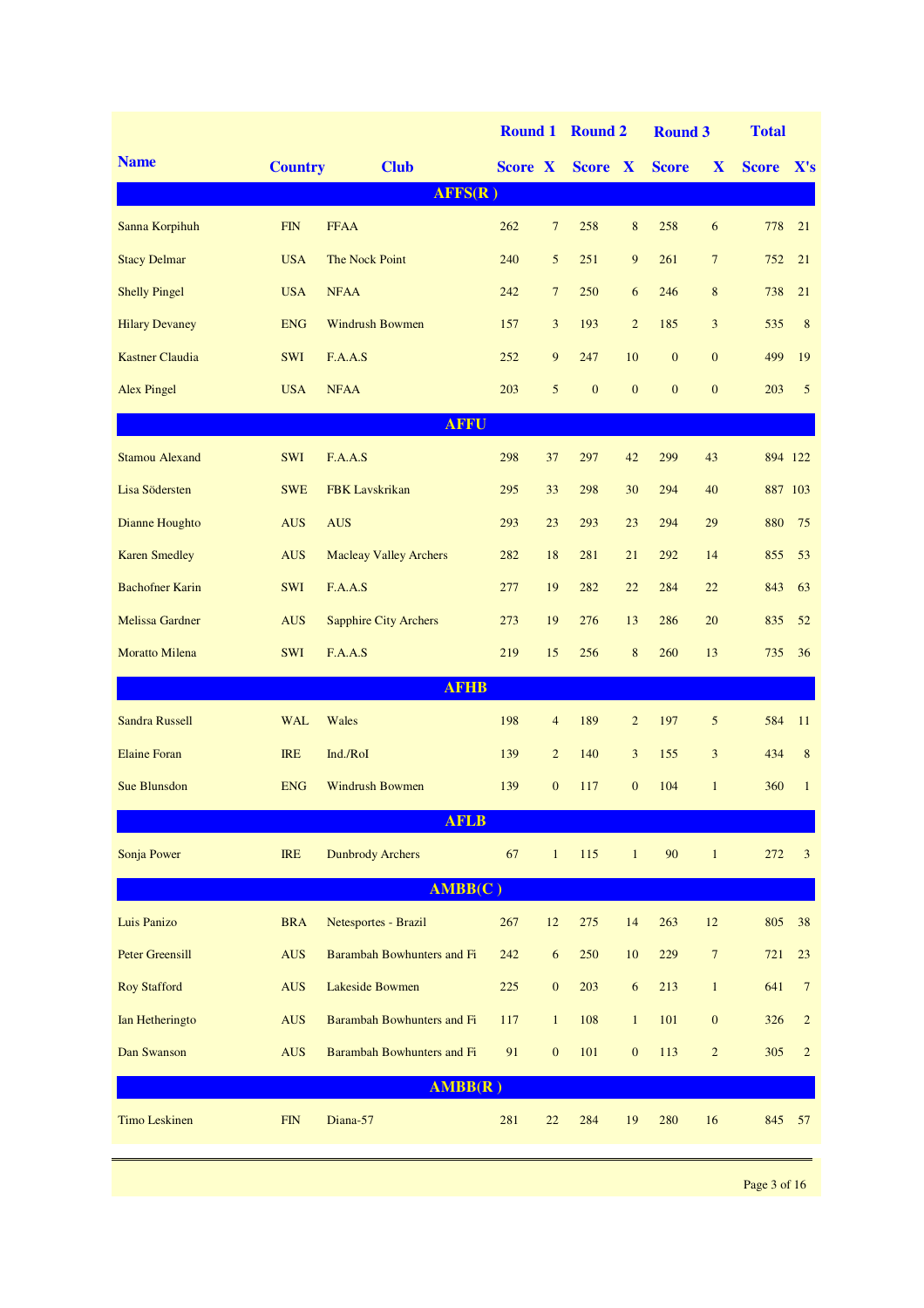|                        |                |                                    | <b>Round 1</b> |                 | <b>Round 2</b> |                  | <b>Round 3</b> |                 | <b>Total</b> |                |
|------------------------|----------------|------------------------------------|----------------|-----------------|----------------|------------------|----------------|-----------------|--------------|----------------|
| <b>Name</b>            | <b>Country</b> | <b>Club</b>                        | <b>Score X</b> |                 | <b>Score</b>   | $\mathbf{X}$     | <b>Score</b>   | X               | <b>Score</b> | X's            |
| <b>Vales Marcelo</b>   | <b>ARG</b>     | <b>AATA</b>                        | 266            | 15              | 271            | 17               | 272            | 14              | 809          | 46             |
| <b>Paul Williams</b>   | <b>AUS</b>     | Lilydale Bowmen                    | 183            | $\overline{2}$  | 204            | $7\phantom{.0}$  | 236            | $\,8\,$         | 623          | 17             |
| Kevin Weir             | <b>AUS</b>     | Barambah Bowhunters and Fi         | 206            | 3               | 219            | 5                | 195            | $\mathbf{0}$    | 620          | 8              |
| <b>Philippe Moison</b> | <b>IRE</b>     | Northern Ireland (NIFAA)           | 158            | $\mathbf{0}$    | 137            | $\mathbf{1}$     | 146            | 3               | 441          | $\overline{4}$ |
| <b>Michael Memor</b>   | <b>AUS</b>     | Barambah Bowhunters and Fi         | 139            | $\mathbf{1}$    | 134            | $\mathbf{0}$     | 130            | $\mathbf{0}$    | 403          | $\mathbf{1}$   |
|                        |                | AMBH(C)                            |                |                 |                |                  |                |                 |              |                |
| <b>Terry Hand</b>      | NZ             | Mt Tiger archery Club              | 280            | 19              | 291            | 23               | 291            | 24              | 862          | 66             |
| <b>Michael Pierce</b>  | <b>USA</b>     | <b>Predator Archery</b>            | 281            | 13              | 283            | 18               | 287            | 23              | 851          | 54             |
| Alvyn Bell             | <b>AUS</b>     | Renegade Bowmen                    | 272            | 18              | 275            | 14               | 281            | 20              | 828          | 52             |
| <b>Kelly McConnel</b>  | NZ             | Mt Tiger archery Club              | 269            | 13              | 267            | 11               | 265            | 17              | 801          | 41             |
| Peter Judge            | <b>AUS</b>     | <b>Renegade Bowmen</b>             | 256            | 8               | 266            | 10               | 258            | 12              | 780          | 30             |
| <b>Ray McMannus</b>    | <b>AUS</b>     | <b>Macleay Valley Archers</b>      | 239            | $\overline{4}$  | 239            | $\overline{4}$   | 213            | $\mathbf{1}$    | 691          | 9              |
| <b>Bruce Meier</b>     | <b>AUS</b>     | <b>Renegade Bowmen</b>             | 238            | 6               | 231            | $\overline{2}$   | 184            | 6               | 653          | 14             |
| Sam Smith              | <b>AUS</b>     | <b>Manning District Bowhunters</b> | 231            | 6               | 216            | 5                | 188            | $\overline{2}$  | 635          | 13             |
| <b>JP</b> Sheridan     | <b>IRE</b>     | Na Laoch Dall                      | 174            | $\overline{2}$  | 209            | 3                | $\mathbf{0}$   | $\mathbf{0}$    | 383          | 5              |
|                        |                | AMBH(R)                            |                |                 |                |                  |                |                 |              |                |
| Dale Marsh             | <b>AUS</b>     | Lakeside Bowmen                    | 265            | 14              | 264            | $7\phantom{.0}$  | 268            | 18              | 797          | 39             |
| <b>Keith Shiel</b>     | <b>IRE</b>     | Na Laoch Dall                      | 255            | 10              | 262            | 11               | 255            | 10              | 772          | 31             |
| <b>Jamie Carey</b>     | NZ             | Mt Tiger archery Club              | 259            | 10              | 259            | $\overline{2}$   | 254            | 10              | 772          | 22             |
| <b>Thomas Colclou</b>  | <b>IRE</b>     | Na Laoch Dall                      | 249            | $\overline{c}$  | 250            | 7                | 262            | 11              | 761          | 20             |
| <b>Gasser Werner</b>   | SWI            | F.A.A.S                            | 236            | $7\phantom{.0}$ | 252            | $\boldsymbol{9}$ | 248            | $\sqrt{4}$      | 736          | 20             |
| Daniel Sliwa           | <b>IRE</b>     | Na Laoch Dall                      | 237            | 6               | 238            | $\,8\,$          | 252            | 12              | 727          | $26\,$         |
| <b>Belloni Bruno</b>   | SWI            | F.A.A.S                            | 247            | $\mathbf{1}$    | 247            | $\overline{7}$   | 232            | $\mathfrak{S}$  | 726          | 13             |
| Enz René               | SWI            | F.A.A.S                            | 233            | $\tau$          | 234            | $8\phantom{.}$   | 236            | $11\,$          | 703          | 26             |
| Schläpfer Steph        | SWI            | F.A.A.S                            | 237            | $\bf 8$         | 230            | $\overline{7}$   | 233            | $\overline{7}$  | 700          | 22             |
| <b>Bruderer Beat</b>   | SWI            | F.A.A.S                            | 221            | $\overline{c}$  | 239            | $\overline{7}$   | 237            | $5\overline{)}$ | 697          | 14             |
| <b>Buchmann Silvi</b>  | SWI            | F.A.A.S                            | 223            | $\mathfrak{Z}$  | 225            | $\mathbf{1}$     | 238            | $5\overline{)}$ | 686          | $\overline{9}$ |
| <b>Gautschi Michel</b> | SWI            | F.A.A.S                            | 224            | $\overline{7}$  | 229            | $\overline{4}$   | 232            | $5\overline{)}$ | 685          | 16             |
| <b>Gary Ashworthy</b>  | <b>AUS</b>     | <b>Manning District Bowhunters</b> | 232            | 19              | 257            | 16               | 194            | $\mathbf{1}$    | 683          | 36             |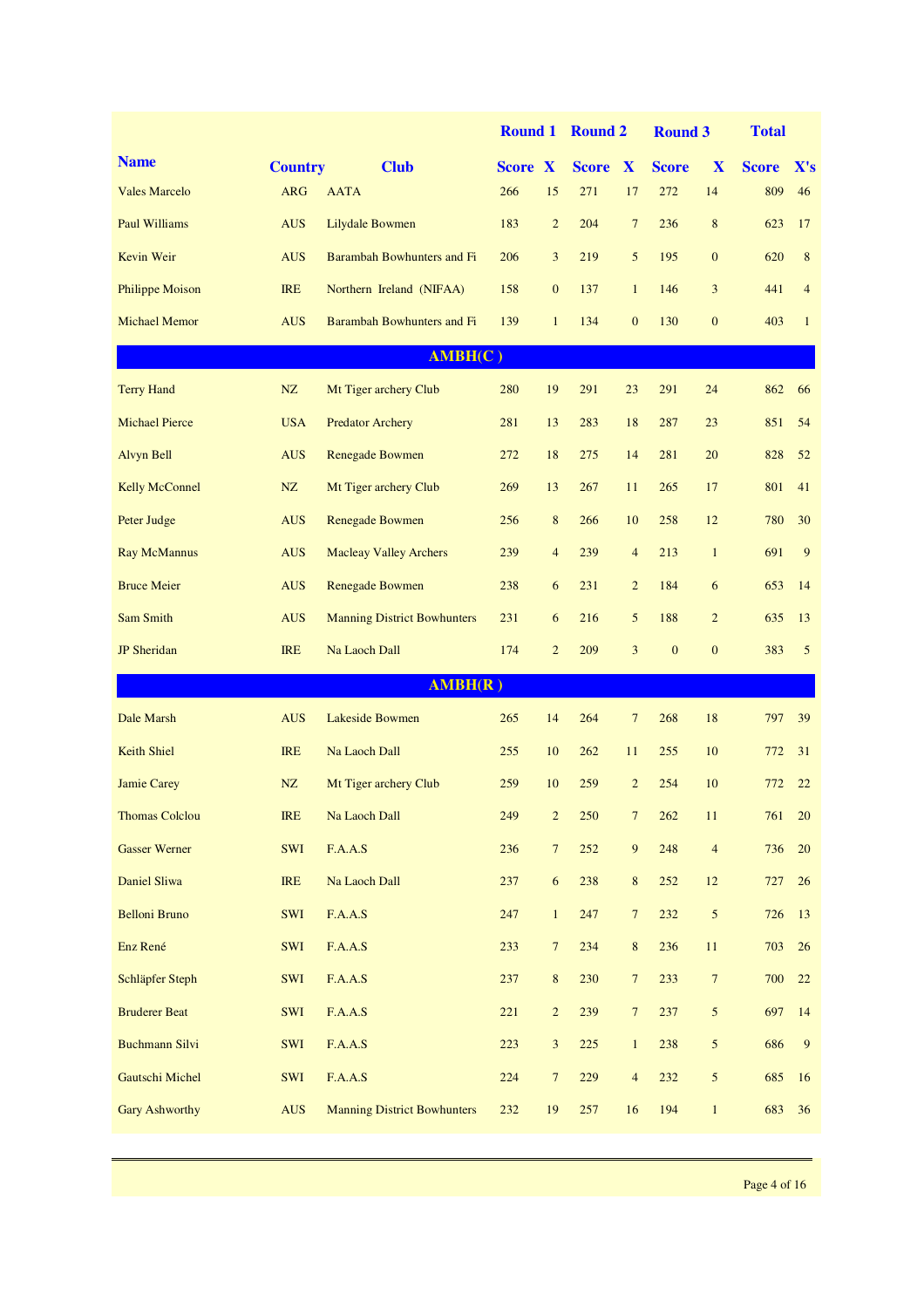|                        |                |                                    | <b>Round 1</b> |                  | <b>Round 2</b>   |                  | <b>Round 3</b> |                  | <b>Total</b>     |                  |
|------------------------|----------------|------------------------------------|----------------|------------------|------------------|------------------|----------------|------------------|------------------|------------------|
| <b>Name</b>            | <b>Country</b> | <b>Club</b>                        | <b>Score X</b> |                  | <b>Score X</b>   |                  | <b>Score</b>   | X                | <b>Score</b>     | X's              |
| <b>Karl Peck</b>       | <b>AUS</b>     | <b>Manning District Bowhunters</b> | 219            | 5                | 224              | 6                | 218            | $\mathbf{1}$     | 661              | 12               |
| <b>Eliot Noble</b>     | <b>IRE</b>     | Na Laoch Dall                      | 183            | 3                | 209              | 6                | 208            | 6                | 600              | 15               |
| <b>Eberhard Franz</b>  | <b>SWI</b>     | F.A.A.S                            | 194            | $\overline{c}$   | 190              | 3                | 189            | 6                | 573              | 11               |
| <b>Ian Brown</b>       | <b>AUS</b>     | The Wandering Archers              | 153            | 5                | 205              | $\boldsymbol{0}$ | 192            | $\overline{2}$   | 550              | $7\phantom{.0}$  |
| <b>Richard Nash</b>    | <b>ENG</b>     | <b>Windrush Bowmen</b>             | 164            | $\overline{2}$   | 168              | $\mathbf{1}$     | 168            | 3                | 500              | 6                |
| <b>Matthew Lester</b>  | <b>IRE</b>     | <b>Dunbrody Archers</b>            | 173            | $\overline{3}$   | 171              | $\mathbf{0}$     | 141            | $\overline{4}$   | 485              | $7\phantom{.0}$  |
| <b>Adrian Twomey</b>   | <b>IRE</b>     | Na Laoch Dall                      | 255            | 9                | $\mathbf{0}$     | $\mathbf{0}$     | 217            | $\overline{4}$   | 472              | 13               |
| <b>Boye Tenaki</b>     | NZ             | Mt Tiger archery Club              | 111            | $\mathbf{0}$     | 169              | $\overline{2}$   | 179            | $\overline{4}$   | 459              | 6                |
| <b>Edward Kehoe</b>    | <b>IRE</b>     | <b>Dunbrody Archers</b>            | 144            | $\mathbf{1}$     | 150              | 3                | 158            | $\boldsymbol{0}$ | 452              | $\overline{4}$   |
| <b>Giles Wooliams</b>  | <b>ENG</b>     | <b>Windrush Bowmen</b>             | 152            | $\mathbf{1}$     | 146              | $\mathbf{1}$     | 138            | $\overline{c}$   | 436              | $\overline{4}$   |
| <b>Tony Gaynor</b>     | <b>IRE</b>     | Na Laoch Dall                      | 146            | $\mathbf{0}$     | 172              | 3                | $\mathbf{0}$   | $\mathbf{0}$     | 318              | 3                |
| <b>Adam O'Mahon</b>    | <b>IRE</b>     | Na Laoch Dall                      | 146            | $\mathbf{0}$     | 129              | $\mathbf{0}$     | $\mathbf{0}$   | $\boldsymbol{0}$ | 275              | $\mathbf{0}$     |
| <b>John Greenhall</b>  | <b>ENG</b>     | <b>Windrush Bowmen</b>             | 77             | $\mathbf{1}$     | 72               | $\mathbf{0}$     | 77             | $\mathbf{0}$     | 226              | $\mathbf{1}$     |
| <b>Ed Brazil</b>       | <b>IRE</b>     | <b>Dunbrody Archers</b>            | 208            | $\overline{3}$   | $\boldsymbol{0}$ | $\mathbf{0}$     | $\mathbf{0}$   | $\boldsymbol{0}$ | 208              | $\mathfrak{Z}$   |
| Frischknecht Da        | <b>SWI</b>     | F.A.A.S                            | 188            | $\mathbf{0}$     | $\mathbf{0}$     | $\mathbf{0}$     | $\mathbf{0}$   | $\mathbf{0}$     | 188              | $\boldsymbol{0}$ |
| <b>Thomas Hellber</b>  | <b>SWE</b>     | <b>FBK</b> Lavskrikan              | 134            | $\overline{2}$   | $\mathbf{0}$     | $\mathbf{0}$     | $\mathbf{0}$   | $\boldsymbol{0}$ | 134              | $\overline{2}$   |
| <b>Ger Grace</b>       | <b>IRE</b>     | <b>Dunbrody Archers</b>            | 131            | 3                | $\mathbf{0}$     | $\mathbf{0}$     | $\mathbf{0}$   | $\mathbf{0}$     | 131              | 3                |
| Luke O'Mahony          | <b>IRE</b>     | Na Laoch Dall                      | 84             | $\boldsymbol{0}$ | $\mathbf{0}$     | $\mathbf{0}$     | $\mathbf{0}$   | $\mathbf{0}$     | 84               | $\boldsymbol{0}$ |
| <b>Ian Grace</b>       | <b>IRE</b>     | <b>Dunbrody Archers</b>            | 48             | $\mathbf{0}$     | $\mathbf{0}$     | $\mathbf{0}$     | $\mathbf{0}$   | $\mathbf{0}$     | 48               | $\mathbf{0}$     |
|                        |                | <b>AMBL</b>                        |                |                  |                  |                  |                |                  |                  |                  |
| <b>Kevin Dowd</b>      | <b>AUS</b>     | <b>Renegade Bowmen</b>             | 284            | 14               | 295              | 25               | 292            | 23               | 871              | 62               |
| <b>Einisman Carlos</b> | <b>ARG</b>     | <b>AATA</b>                        | 285            | 20               | 271              | 13               | 261            | 15               | 817              | 48               |
| David Pender           | <b>AUS</b>     | Lakeside Bowmen                    | 176            | 6                | 182              | 3                | 197            | $\mathbf{1}$     | 555              | 10               |
| <b>Wiktor Mazur</b>    | <b>IRE</b>     | <b>Black Dog</b>                   | $\mathbf{0}$   | $\mathbf{0}$     | $\boldsymbol{0}$ | $\boldsymbol{0}$ | $\mathbf{0}$   | $\boldsymbol{0}$ | $\boldsymbol{0}$ | $\mathbf{0}$     |
|                        |                | <b>AMBU</b>                        |                |                  |                  |                  |                |                  |                  |                  |
| Ormiston, Dami         | <b>AUS</b>     | Moranbah Bowhunters and Fi         | 300            | 37               | 300              | 37               | 300            | 46               | 900 120          |                  |
| <b>Wirth Andy</b>      | SWI            | F.A.A.S                            | 300            | 53               | 300              | 53               | 300            | $\boldsymbol{0}$ | 900 106          |                  |
| <b>Brad Stephan</b>    | <b>AUS</b>     | <b>Renegade Bowmen</b>             | 298            | 36               | 299              | 42               | 294            | 28               | 891 106          |                  |
| <b>Ammann Bruno</b>    | SWI            | F.A.A.S                            | 297            | 30               | 298              | 34               | 285            | 26               | 880              | 90               |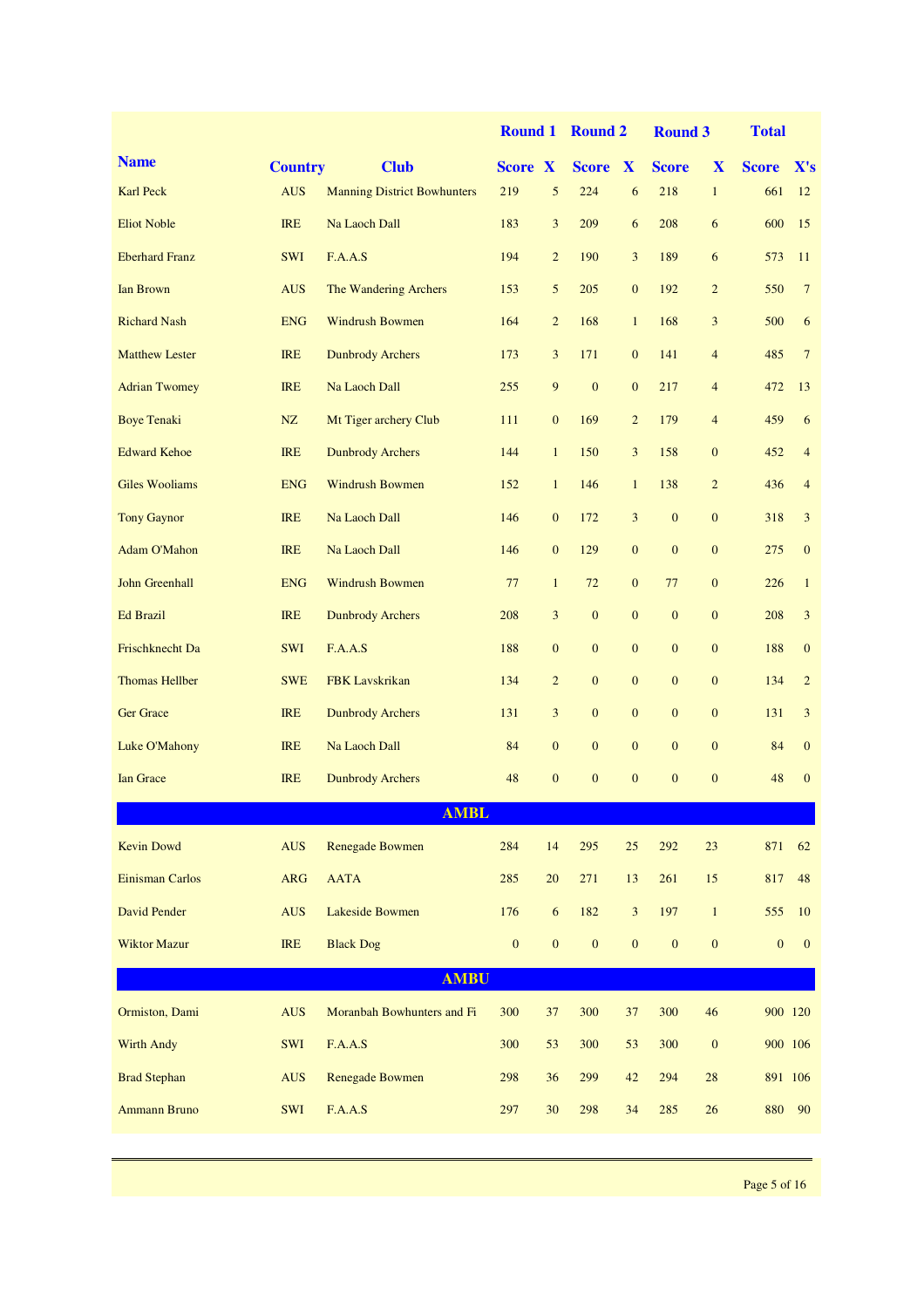|                       |                |                                    | <b>Round 1</b> |                  | <b>Round 2</b>   |                  | <b>Round 3</b>   |                | <b>Total</b>     |              |
|-----------------------|----------------|------------------------------------|----------------|------------------|------------------|------------------|------------------|----------------|------------------|--------------|
| <b>Name</b>           | <b>Country</b> | <b>Club</b>                        | <b>Score X</b> |                  | <b>Score</b>     | $\mathbf{X}$     | <b>Score</b>     | X              | <b>Score</b>     | X's          |
| Halls, Darren         | <b>AUS</b>     | Moranbah Bowhunters and Fi         | 288            | 27               | 298              | 39               | 293              | 36             |                  | 879 102      |
| <b>Blake Meier</b>    | <b>AUS</b>     | <b>Renegade Bowmen</b>             | 287            | 16               | 298              | 35               | 291              | 31             | 876              | 82           |
| Lars Backman          | <b>SWE</b>     | <b>FBK</b> Lavskrikan              | 289            | 14               | 293              | 29               | 292              | 28             | 874              | 71           |
| <b>Conrad Nolte</b>   | <b>IRE</b>     | Na Laoch Dall                      | 290            | 21               | 290              | 19               | 292              | 28             | 872              | 68           |
| <b>Zumsteg Rolf</b>   | <b>SWI</b>     | F.A.A.S                            | 290            | 37               | 287              | 22               | 292              | 26             | 869              | 85           |
| <b>Jim Flores</b>     | <b>USA</b>     | <b>NFAA</b>                        | 291            | 28               | 286              | 28               | 292              | 28             | 869              | 84           |
| <b>Mick Taylor</b>    | <b>AUS</b>     | Moranbah Bowhunters and Fi         | 289            | 22               | 292              | 24               | 287              | 23             | 868              | 69           |
| <b>Jason Chandler</b> | <b>AUS</b>     | Renegade Bowmen                    | 297            | 35               | 290              | 22               | 280              | 22             | 867              | 79           |
| <b>Daniel Stewart</b> | <b>AUS</b>     | <b>Sapphire City Archers</b>       | 286            | 15               | 285              | 24               | 295              | 39             | 866              | 78           |
| Fiereder Jürgen       | <b>SWI</b>     | F.A.A.S                            | 291            | 22               | 286              | 28               | 288              | 19             | 865              | 69           |
| <b>Garry Ward</b>     | <b>AUS</b>     | <b>Macleay Valley Archers</b>      | 286            | 17               | 285              | 24               | 290              | 23             | 861              | 64           |
| Liggenstorfer R       | <b>SWI</b>     | F.A.A.S                            | 290            | 23               | 287              | 25               | 282              | 26             | 859              | 74           |
| Dale Draper           | <b>AUS</b>     | Lakeside Bowmen                    | 282            | 16               | 284              | 24               | 290              | 27             | 856              | 67           |
| <b>Joshua Flores</b>  | <b>USA</b>     | <b>NFAA</b>                        | 293            | 38               | 258              | $\,8\,$          | 296              | 35             | 847              | 81           |
| Geoffrey Lyon         | <b>AUS</b>     | <b>Manning District Bowhunters</b> | 276            | 18               | 286              | 21               | 281              | 20             | 843              | 59           |
| Alan Weir             | <b>AUS</b>     | Barambah Bowhunters and Fi         | 279            | 16               | 276              | 17               | 282              | 20             | 837              | 53           |
| <b>Noel Needham</b>   | <b>AUS</b>     | <b>Renegade Bowmen</b>             | 276            | 17               | 273              | 18               | 276              | 13             | 825              | 48           |
| <b>Kent Fong</b>      | <b>USA</b>     | <b>Predator Archery</b>            | 257            | 7                | 257              | $7\phantom{.0}$  | 266              | 9              | 780              | 23           |
| Gary O'Mahony         | <b>IRE</b>     | Na Laoch Dall                      | 242            | $\tau$           | 259              | 11               | 269              | 15             | 770              | 33           |
| Dan Antonio           | AUS            | Renegade Bowmen                    | 234            | 5 <sub>5</sub>   | 264              | 6 <sup>6</sup>   | 260              | 10             | 758              | 21           |
| Darius Jurek          | <b>IRE</b>     | <b>Dunbrody Archers</b>            | 245            | 6                | 259              | 11               | 235              | $\overline{4}$ | 739              | 21           |
| <b>Brandon Robert</b> | <b>USA</b>     | <b>Archery World</b>               | $\mathbf{0}$   | $\boldsymbol{0}$ | 300              | 53               | 300              | 52             |                  | 600 105      |
| Clay Lee              | <b>USA</b>     | <b>Archery World</b>               | $\mathbf{0}$   | $\mathbf{0}$     | 300              | 48               | 300              | 53             | 600 101          |              |
| Joe Bukowiec          | <b>USA</b>     | <b>Archery World</b>               | $\mathbf{0}$   | $\boldsymbol{0}$ | 280              | 16               | 288              | $20\,$         | 568              | 36           |
| Michael Welk          | <b>AUS</b>     | <b>Renegade Bowmen</b>             | 300            | 43               | $\boldsymbol{0}$ | $\boldsymbol{0}$ | $\mathbf{0}$     | $\mathbf{0}$   | 300              | 43           |
| Brady, Shaun          | <b>AUS</b>     | Moranbah Bowhunters and Fi         | 294            | 32               | $\boldsymbol{0}$ | $\boldsymbol{0}$ | $\boldsymbol{0}$ | $\mathbf{0}$   | 294              | 32           |
| Dean Hawkey           | <b>AUS</b>     | Lilydale Bowmen                    | 291            | 21               | $\boldsymbol{0}$ | $\boldsymbol{0}$ | $\boldsymbol{0}$ | $\mathbf{0}$   | 291              | 21           |
| Gerhard van der       | <b>NAM</b>     | Namibia                            | 279            | 11               | $\boldsymbol{0}$ | $\boldsymbol{0}$ | $\boldsymbol{0}$ | $\mathbf{0}$   | 279              | 11           |
| <b>Aidan Wrenn</b>    | <b>IRE</b>     | <b>Black Dog</b>                   | $\mathbf{0}$   | $\boldsymbol{0}$ | $\boldsymbol{0}$ | $\boldsymbol{0}$ | $\boldsymbol{0}$ | $\mathbf{0}$   | $\boldsymbol{0}$ | $\mathbf{0}$ |
|                       |                |                                    |                |                  |                  |                  |                  |                |                  |              |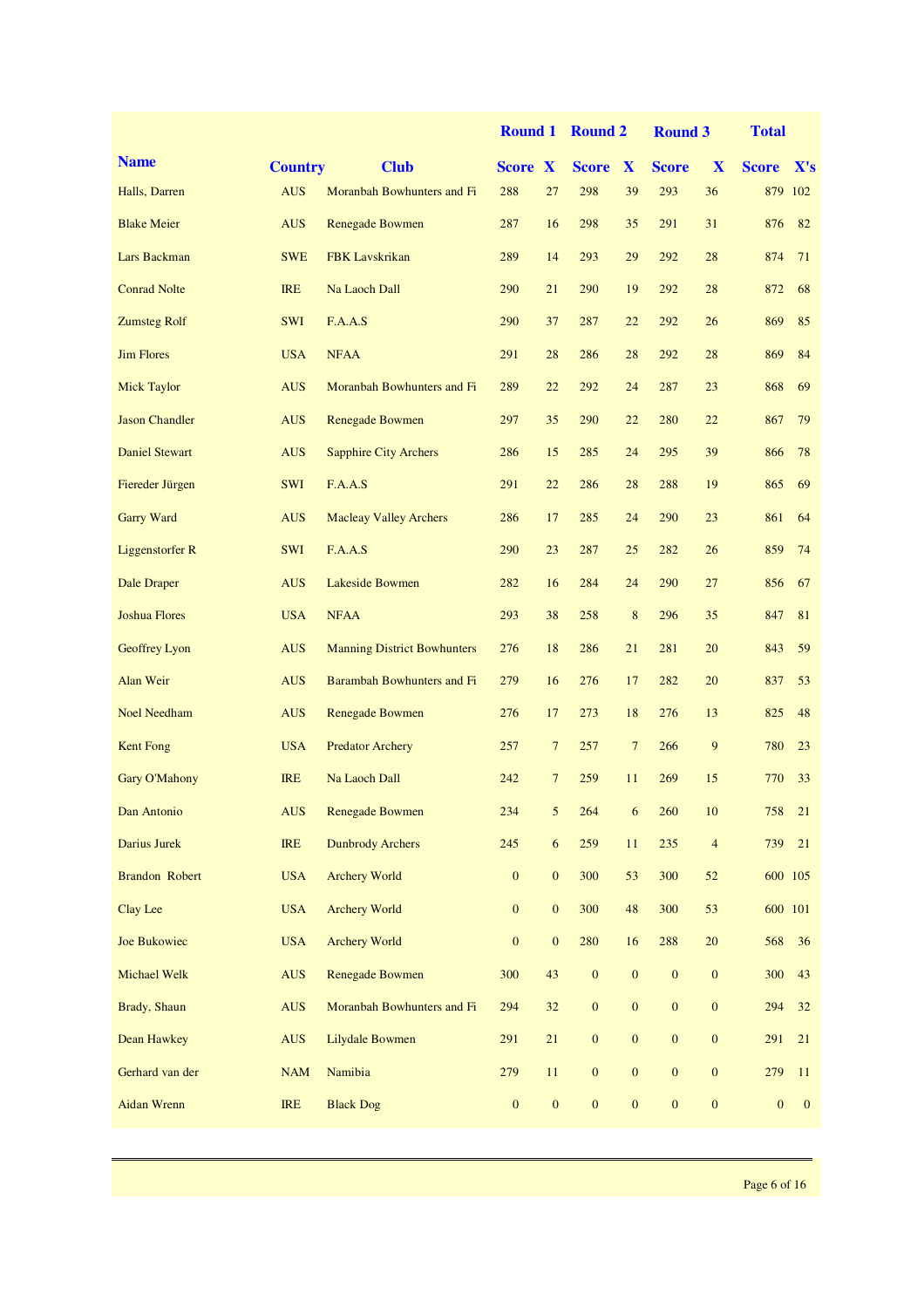|                        |                |                                 | <b>Round 1</b>   |                  | <b>Round 2</b>   |                  | <b>Round 3</b>   |                  | <b>Total</b> |              |
|------------------------|----------------|---------------------------------|------------------|------------------|------------------|------------------|------------------|------------------|--------------|--------------|
| <b>Name</b>            | <b>Country</b> | <b>Club</b>                     | Score X          |                  | Score X          |                  | <b>Score</b>     | X                | <b>Score</b> | X's          |
|                        |                | AMFS(R)                         |                  |                  |                  |                  |                  |                  |              |              |
| Antti Tekoniemi        | <b>FIN</b>     | Diana-57                        | 298              | 46               | 297              | 34               | 299              | 45               | 894 125      |              |
| <b>Peter Cummings</b>  | <b>IRE</b>     | Northern Ireland (NIFAA)        | 293              | 21               | 294              | 30               | 293              | 25               | 880          | 76           |
| <b>Tero Lindroos</b>   | <b>FIN</b>     | Diana-57                        | 292              | 31               | 295              | 28               | 291              | 21               | 878          | 80           |
| Eder Rogerio D         | <b>BRA</b>     | Associação Atlética Banco do    | 289              | 21               | 289              | 20               | 284              | 22               | 862          | 63           |
| <b>Uwe Worschech</b>   | <b>GER</b>     | <b>DFBV</b>                     | 282              | 22               | 285              | 15               | 287              | 26               | 854          | 63           |
| Fabio Pereira Lo       | <b>BRA</b>     | Associação Atlética Banco do    | 278              | 11               | 280              | 22               | 277              | 13               | 835          | 46           |
| <b>Bachofner Yani</b>  | <b>SWI</b>     | F.A.A.S                         | 269              | 16               | 272              | 11               | 281              | 19               | 822          | 46           |
| <b>Bischof Roger</b>   | <b>SWI</b>     | F.A.A.S                         | 275              | 10               | 266              | $\bf 8$          | 281              | 12               | 822          | 30           |
| Zenhäuser René         | <b>SWI</b>     | F.A.A.S                         | 272              | 18               | 268              | 15               | 273              | 15               | 813          | 48           |
| <b>Lane Walter</b>     | <b>USA</b>     | <b>NFAA</b>                     | 259              | $\bf 8$          | 266              | 10               | 277              | 19               | 802          | 37           |
| <b>Stephen Sweet</b>   | <b>ENG</b>     | <b>Kings Forest Bowmen</b>      | 270              | $\overline{9}$   | 265              | 10               | 265              | 12               | 800          | 31           |
| Liam Irwin             | <b>IRE</b>     | <b>Dunbrody Archers</b>         | 258              | 5                | 258              | 10               | 276              | $\,$ 8 $\,$      | 792          | 23           |
| Caligari Giusep        | <b>SWI</b>     | F.A.A.S                         | 259              | $\overline{7}$   | 256              | 11               | 258              | 13               | 773          | 31           |
| <b>Bachofner Urs</b>   | <b>SWI</b>     | F.A.A.S                         | 258              | $\overline{7}$   | 247              | $\overline{c}$   | 262              | $7\phantom{.0}$  | 767          | 16           |
| Nathan McColl          | <b>AUS</b>     | Lilydale Bowmen                 | 254              | 11               | 244              | $\overline{7}$   | 262              | 6                | 760          | 24           |
| <b>Carlo Rondinon</b>  | <b>BRA</b>     | Associação Atlética Banco do    | 247              | $\overline{2}$   | 238              | $\overline{4}$   | 262              | $\overline{7}$   | 747          | 13           |
| <b>Eren Barkut</b>     | <b>AUS</b>     | <b>Lilydale Bowmen</b>          | 210              | 6                | 245              | $\overline{7}$   | 254              | $\overline{7}$   | 709          | 20           |
| <b>Lucas Rafael Sp</b> | <b>BRA</b>     | Associação Atlética Banco do    | 231              | $\overline{7}$   | 240              | 8                | 237              | $\overline{2}$   | 708          | 17           |
| Manzius-Breide         |                | GER Altenkirchener Bogenschütze | 225              | $\overline{7}$   | 222              | $\overline{2}$   | 248              | $7^{\circ}$      |              | 695 16       |
| Rod Lee                | <b>USA</b>     | <b>Archery World</b>            | $\boldsymbol{0}$ | $\boldsymbol{0}$ | 288              | 24               | 290              | 32               | 578          | 56           |
| <b>Marbacher Beat</b>  | SWI            | F.A.A.S                         | 275              | 13               | 256              | $\boldsymbol{7}$ | $\boldsymbol{0}$ | $\boldsymbol{0}$ | 531          | 20           |
| <b>Brad Killip</b>     | <b>USA</b>     | <b>Archery World</b>            | $\boldsymbol{0}$ | $\boldsymbol{0}$ | 263              | 8                | 263              | 11               | 526          | 19           |
| <b>Fiechter Heinz</b>  | SWI            | F.A.A.S                         | 145              | $\overline{c}$   | 133              | $\mathbf{1}$     | $\boldsymbol{0}$ | $\boldsymbol{0}$ | 278          | 3            |
| Carlos Eduardo         | <b>BRA</b>     | Associação Atlética Banco do    | 184              | $\boldsymbol{0}$ | $\boldsymbol{0}$ | $\boldsymbol{0}$ | $\boldsymbol{0}$ | $\boldsymbol{0}$ | 184          | $\mathbf{0}$ |
|                        |                | <b>AMFU</b>                     |                  |                  |                  |                  |                  |                  |              |              |
| <b>Thomas Glaubre</b>  | <b>GER</b>     | <b>DFBV</b>                     | 300              | 58               | 300              | 59               | 300              | 58               | 900 175      |              |
| Harri Forsberg         | <b>SWE</b>     | FBK Lavskrikan                  | 300              | 52               | 300              | 54               | 300              | $52\,$           | 900 158      |              |
| Mika Saarela           | ${\rm FIN}$    | <b>FFAA</b>                     | 300              | 51               | 300              | 51               | 300              | $52\,$           |              | 900 154      |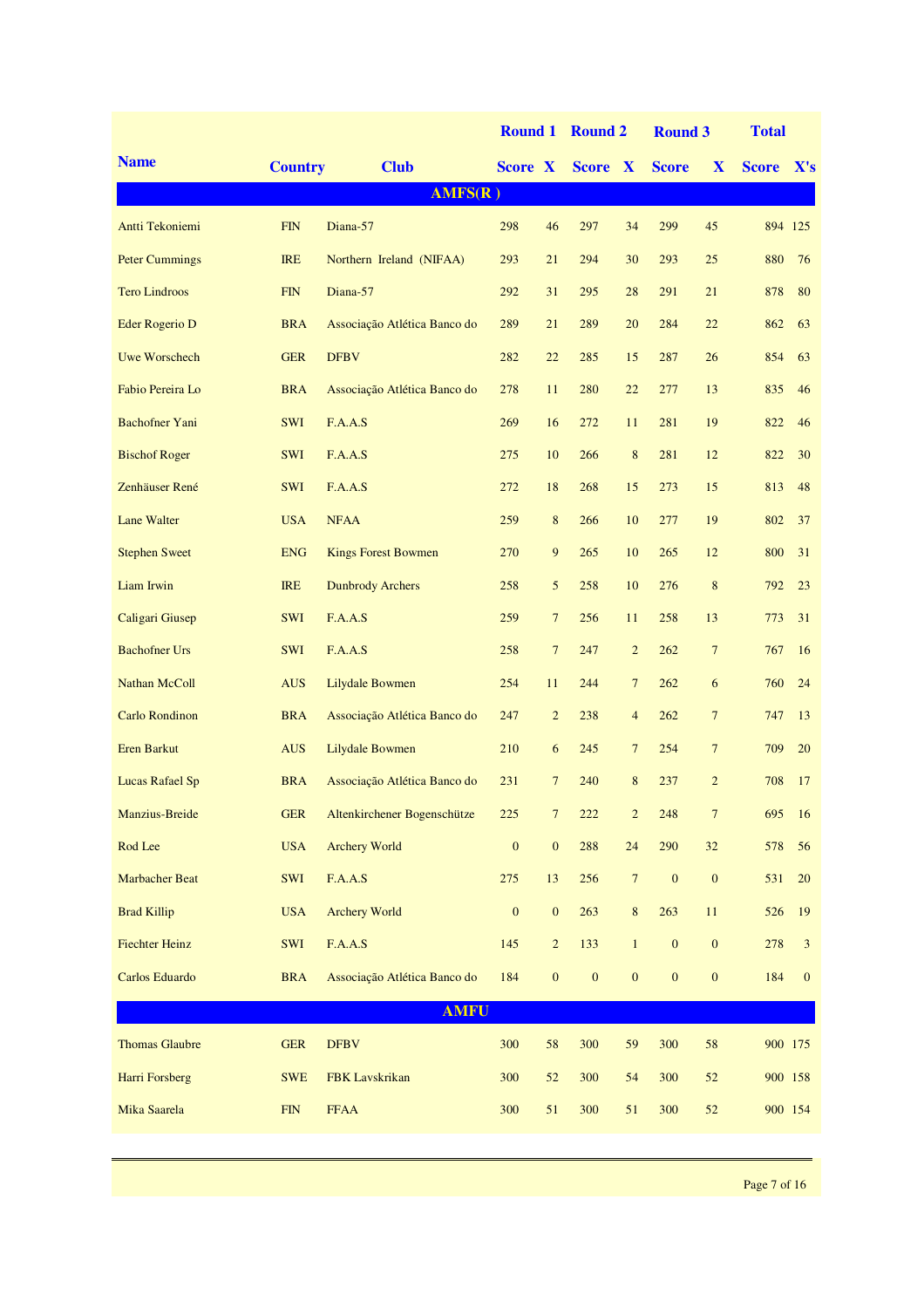|                        |                |                                    | <b>Round 1</b> |        | <b>Round 2</b> |              | <b>Round 3</b> |        | <b>Total</b> |                 |
|------------------------|----------------|------------------------------------|----------------|--------|----------------|--------------|----------------|--------|--------------|-----------------|
| <b>Name</b>            | <b>Country</b> | <b>Club</b>                        | <b>Score X</b> |        | <b>Score</b>   | $\mathbf{X}$ | <b>Score</b>   | X      | <b>Score</b> | $\mathbf{X}$ 's |
| <b>Brunner Rainer</b>  | <b>SWI</b>     | F.A.A.S                            | 300            | 47     | 300            | 45           | 300            | 50     |              | 900 142         |
| Daniel Rae             | <b>ENG</b>     | <b>Kings Forest Bowmen</b>         | 300            | 40     | 300            | 47           | 300            | 42     | 900 129      |                 |
| Koini, Martin          | <b>GER</b>     | Altenkirchener Bogenschütze        | 300            | 45     | 300            | 42           | 300            | 42     |              | 900 129         |
| <b>Charlie Gardner</b> | <b>AUS</b>     | <b>Sapphire City Archers</b>       | 299            | 34     | 300            | 49           | 300            | 46     |              | 899 129         |
| <b>Gary Harvey</b>     | <b>ENG</b>     | <b>Kings Forest Bowmen</b>         | 300            | 37     | 299            | 37           | 299            | 38     |              | 898 112         |
| Simon Eidenmü          | <b>GER</b>     | <b>DFBV</b>                        | 299            | 42     | 299            | 42           | 299            | 45     |              | 897 129         |
| <b>Lennart Nordsv</b>  | <b>SWE</b>     | <b>FBK</b> Lavskrikan              | 298            | 38     | 300            | 52           | 299            | 34     |              | 897 124         |
| <b>Moratto Loris</b>   | <b>SWI</b>     | F.A.A.S                            | 300            | 39     | 298            | 47           | 298            | 39     |              | 896 125         |
| Britschgi Ueli         | <b>SWI</b>     | F.A.A.S                            | 298            | 41     | 298            | 38           | 300            | 44     | 896 123      |                 |
| <b>Simon Brändstr</b>  | <b>SWE</b>     | Team AC                            | 299            | 41     | 299            | 27           | 298            | 32     | 896 100      |                 |
| <b>Alastair Smedle</b> | <b>AUS</b>     | <b>Macleay Valley Archers</b>      | 297            | 33     | 299            | 44           | 298            | 37     |              | 894 114         |
| <b>Timo Forsberg</b>   | <b>SWE</b>     | <b>FBK</b> Lavskrikan              | 298            | 37     | 299            | 20           | 297            | 40     | 894          | 97              |
| <b>Robert Larsson</b>  | <b>SWE</b>     | Team AC                            | 294            | 48     | 299            | 49           | 300            | 51     |              | 893 148         |
| <b>Ray White</b>       | <b>AUS</b>     | <b>Sapphire City Archers</b>       | 299            | 37     | 296            | 40           | 298            | 42     | 893 119      |                 |
| <b>Zehnder Chul</b>    | <b>SWI</b>     | F.A.A.S                            | 300            | 41     | 299            | 48           | 293            | 47     |              | 892 136         |
| <b>Lars Jonsson</b>    | <b>SWE</b>     | Team AC                            | 295            | 28     | 299            | 38           | 298            | 39     | 892 105      |                 |
| von der Marwitz        | <b>SWI</b>     | F.A.A.S                            | 296            | 38     | 296            | 37           | 298            | 34     | 890 109      |                 |
| Jan Lindmark           | <b>SWE</b>     | Team AC                            | 297            | 36     | 295            | 32           | 297            | 35     |              | 889 103         |
| <b>Böhlen Reto</b>     | <b>SWI</b>     | F.A.A.S                            | 298            | 37     | 294            | 26           | 295            | 33     | 887          | 96              |
| <b>Martin Moylan</b>   | <b>IRE</b>     | <b>Dunbrody Archers</b>            | 296            | 29     | 293            | 24           | 298            | 43     | 887          | 96              |
| Rami Klemetti          | <b>FIN</b>     | <b>FFAA</b>                        | 296            | 34     | 294            | 25           | 297            | 28     | 887          | 87              |
| Jan-Åke Arvidss        | <b>SWE</b>     | Team AC                            | 291            | $37\,$ | 296            | 37           | 296            | 40     |              | 883 114         |
| <b>Tim Morgan</b>      | <b>AUS</b>     | <b>Manning District Bowhunters</b> | 292            | 25     | 296            | 34           | 292            | $28\,$ | 880          | 87              |
| <b>Martin Forsberg</b> | <b>SWE</b>     | Team AC                            | 289            | $26\,$ | 292            | 33           | 296            | 35     | 877          | 94              |
| John Orr               | <b>IRE</b>     | <b>Black Dog</b>                   | 288            | $22\,$ | 288            | 24           | 284            | 16     | 860          | 62              |
| <b>Simon Stock</b>     | <b>IRE</b>     | Northern Ireland (NIFAA)           | 288            | $29\,$ | 281            | 30           | 290            | $28\,$ | 859          | 87              |
| Schall, Ernst          | <b>GER</b>     | Altenkirchener Bogenschütze        | 282            | 24     | 297            | 31           | 279            | 19     | 858          | 74              |
| <b>Wesley Stoffell</b> | <b>AUS</b>     | Lilydale Bowmen                    | 282            | $22\,$ | 284            | 26           | 291            | 30     | 857          | 78              |
| <b>John Cairns</b>     | <b>IRE</b>     | Northern Ireland (NIFAA)           | 293            | 29     | 285            | 26           | 275            | 19     | 853          | 74              |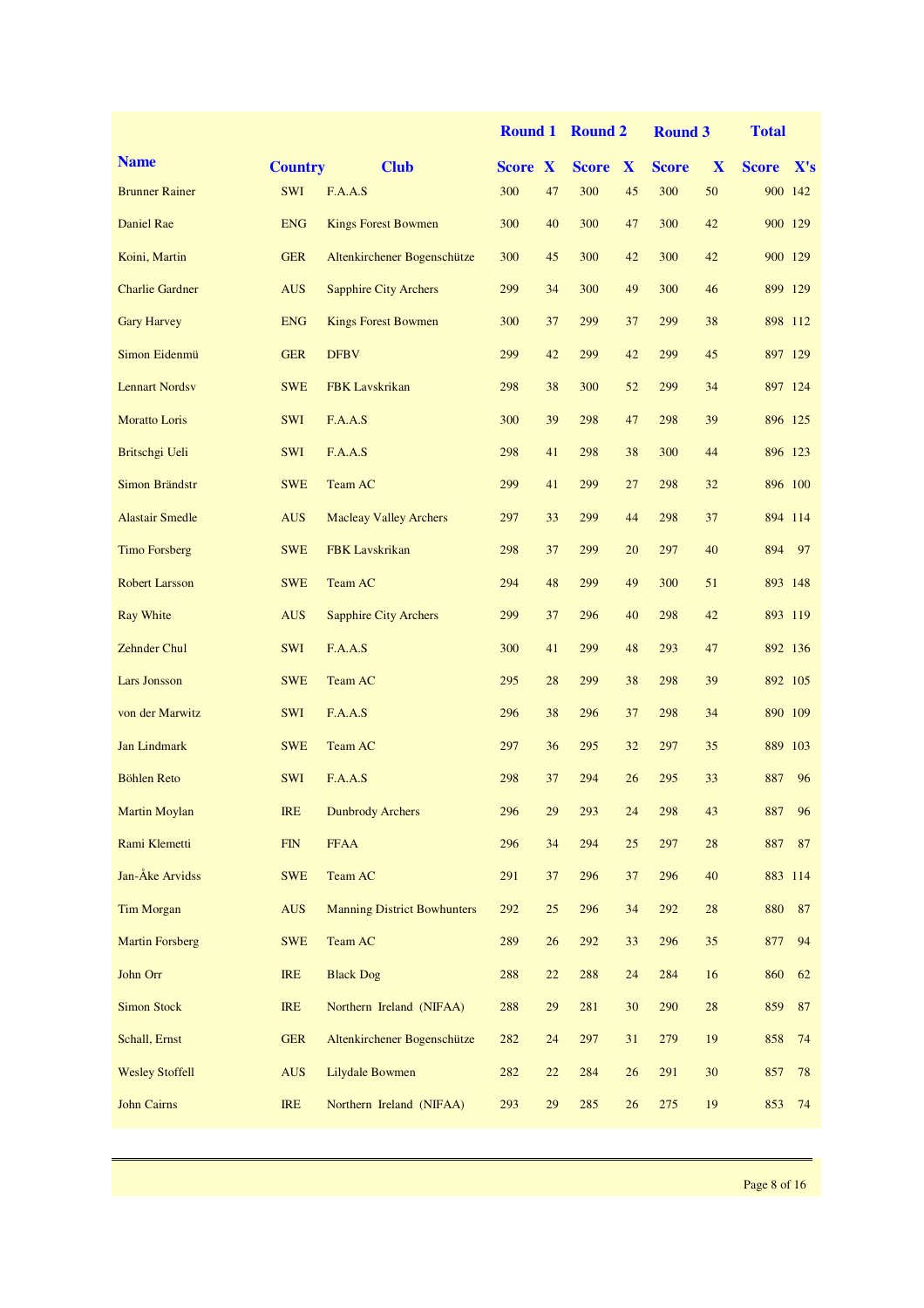|                         |                |                               | <b>Round 1</b> |                  | <b>Round 2</b>   |                  | <b>Round 3</b> |                                  | <b>Total</b> |                |
|-------------------------|----------------|-------------------------------|----------------|------------------|------------------|------------------|----------------|----------------------------------|--------------|----------------|
| <b>Name</b>             | <b>Country</b> | <b>Club</b>                   | <b>Score X</b> |                  | <b>Score</b>     | X                | <b>Score</b>   | X                                | <b>Score</b> | X's            |
| Schumann, Kevi          | <b>GER</b>     | Altenkirchener Bogenschütze   | 277            | 14               | 275              | 21               | 277            | 19                               | 829          | 54             |
| Kerian McShan           | <b>IRE</b>     | Northern Ireland (NIFAA)      | 264            | 16               | 282              | 21               | 280            | 18                               | 826          | 55             |
| Haldemann Dan           | <b>SWI</b>     | F.A.A.S                       | 254            | 14               | 285              | 28               | 283            | 23                               | 822          | 65             |
| David Skillen           | <b>IRE</b>     | Northern Ireland (NIFAA)      | 268            | 18               | 250              | 10               | 272            | 12                               | 790          | 40             |
| <b>Stephen Hand</b>     | <b>IRE</b>     | Northern Ireland (NIFAA)      | 249            | 15               | 231              | $\overline{c}$   | 236            | 5                                | 716          | 22             |
| Schall, Christop        | <b>GER</b>     | Altenkirchener Bogenschütze   | 249            | $\bf 8$          | 224              | 9                | 219            | 5                                | 692          | 22             |
| <b>George Shields</b>   | <b>IRE</b>     | Northern Ireland (NIFAA)      | 174            | 5                | 246              | 5                | 236            | $\overline{4}$                   | 656          | 14             |
| <b>Spring Martin</b>    | <b>SWI</b>     | F.A.A.S                       | 300            | 50               | 298              | 44               | $\mathbf{0}$   | $\mathbf{0}$                     | 598          | 94             |
| <b>Mathew Singh</b>     | <b>USA</b>     | <b>Predator Archery</b>       | 299            | 40               | 299              | 40               | $\mathbf{0}$   | $\mathbf{0}$                     | 598          | 80             |
| Dave McMannu            | <b>AUS</b>     | <b>Macleay Valley Archers</b> | 295            | 24               | $\boldsymbol{0}$ | $\mathbf{0}$     | 298            | 26                               | 593          | 50             |
| <b>Fankhauser Pete</b>  | <b>SWI</b>     | F.A.A.S                       | 299            | 47               | 292              | 34               | $\mathbf{0}$   | $\mathbf{0}$                     | 591          | 81             |
| <b>John Scally</b>      | <b>IRE</b>     | <b>Dunbrody Archers</b>       | 282            | 15               | 281              | 20               | $\mathbf{0}$   | $\mathbf{0}$                     | 563          | 35             |
| <b>Schattling Fabia</b> | <b>SWI</b>     | F.A.A.S                       | 286            | 19               | 258              | 18               | $\mathbf{0}$   | $\mathbf{0}$                     | 544          | 37             |
| <b>Daniel Cummin</b>    | <b>IRE</b>     | <b>Dunbrody Archers</b>       | 242            | 18               | 292              | 21               | $\mathbf{0}$   | $\mathbf{0}$                     | 534          | 39             |
| <b>Lloyd Robinson</b>   | <b>AUS</b>     | <b>Renegade Bowmen</b>        | 263            | $\overline{4}$   | 265              | $\boldsymbol{7}$ | $\overline{0}$ | $\mathbf{0}$                     | 528          | 11             |
| John O'Neill            | <b>IRE</b>     | Northern Ireland (NIFAA)      | 246            | 11               | 253              | 13               | $\mathbf{0}$   | $\mathbf{0}$                     | 499          | 24             |
| <b>Francois Marais</b>  | <b>NAM</b>     | Namibia                       | 300            | 48               | $\mathbf{0}$     | $\mathbf{0}$     | $\mathbf{0}$   | $\mathbf{0}$                     | 300          | 48             |
| <b>Fabio Clarson R</b>  | <b>BRA</b>     | Associação Atlética Banco do  | 298            | 20               | $\mathbf{0}$     | $\overline{0}$   | $\mathbf{0}$   | $\mathbf{0}$                     | 298          | 20             |
| Fernando Soler          | <b>BRA</b>     | Associação Atlética Banco do  | 236            | 12               | $\overline{0}$   | $\overline{0}$   | $\overline{0}$ | $\mathbf{0}$                     | 236          | 12             |
| <b>Scott Roulston</b>   |                | IRE Northern Ireland (NIFAA)  | 205            | 8 <sup>7</sup>   | $\mathbf{0}$     | $\mathbf{0}$     | $\mathbf{0}$   | $\begin{array}{c} 0 \end{array}$ | 205 8        |                |
|                         |                | <b>AMFU</b> (handicaped)      |                |                  |                  |                  |                |                                  |              |                |
| <b>Ed Geer</b>          | <b>USA</b>     | <b>Predator Archery</b>       | 177            | $\overline{c}$   | 192              | 3                | 203            | $\sqrt{2}$                       | 572          | $\tau$         |
|                         |                | <b>AMHB</b>                   |                |                  |                  |                  |                |                                  |              |                |
| <b>Graham Anders</b>    | <b>WAL</b>     | Wales                         | 196            | $\mathbf{1}$     | 211              | 3                | 205            | $\overline{4}$                   | 612          | $\,8\,$        |
| Andy Vagg               | <b>IRE</b>     | Ind./RoI                      | 181            | $\overline{c}$   | 190              | $\mathbf{1}$     | 189            | 3                                | 560          | 6              |
| <b>Mark Bradbury</b>    | <b>ENG</b>     | <b>Windrush Bowmen</b>        | 182            | $\overline{4}$   | 166              | $\overline{c}$   | 186            | $\overline{4}$                   | 534          | 10             |
| <b>James Gaynor</b>     | <b>IRE</b>     | Na Laoch Dall                 | 156            | $\boldsymbol{0}$ | 140              | $\overline{c}$   | 157            | $\mathbf{1}$                     | 453          | 3              |
| <b>Stephen Clarke</b>   | <b>IRE</b>     | <b>Dunbrody Archers</b>       | 137            | $\mathbf{1}$     | 133              | $\mathbf{1}$     | 135            | $\mathbf{1}$                     | 405          | $\mathfrak{Z}$ |
| <b>Andrew Waylan</b>    | <b>IRE</b>     | <b>Dunbrody Archers</b>       | 124            | $\mathbf{1}$     | 131              | $\overline{c}$   | 145            | $\overline{c}$                   | 400          | $\mathfrak{S}$ |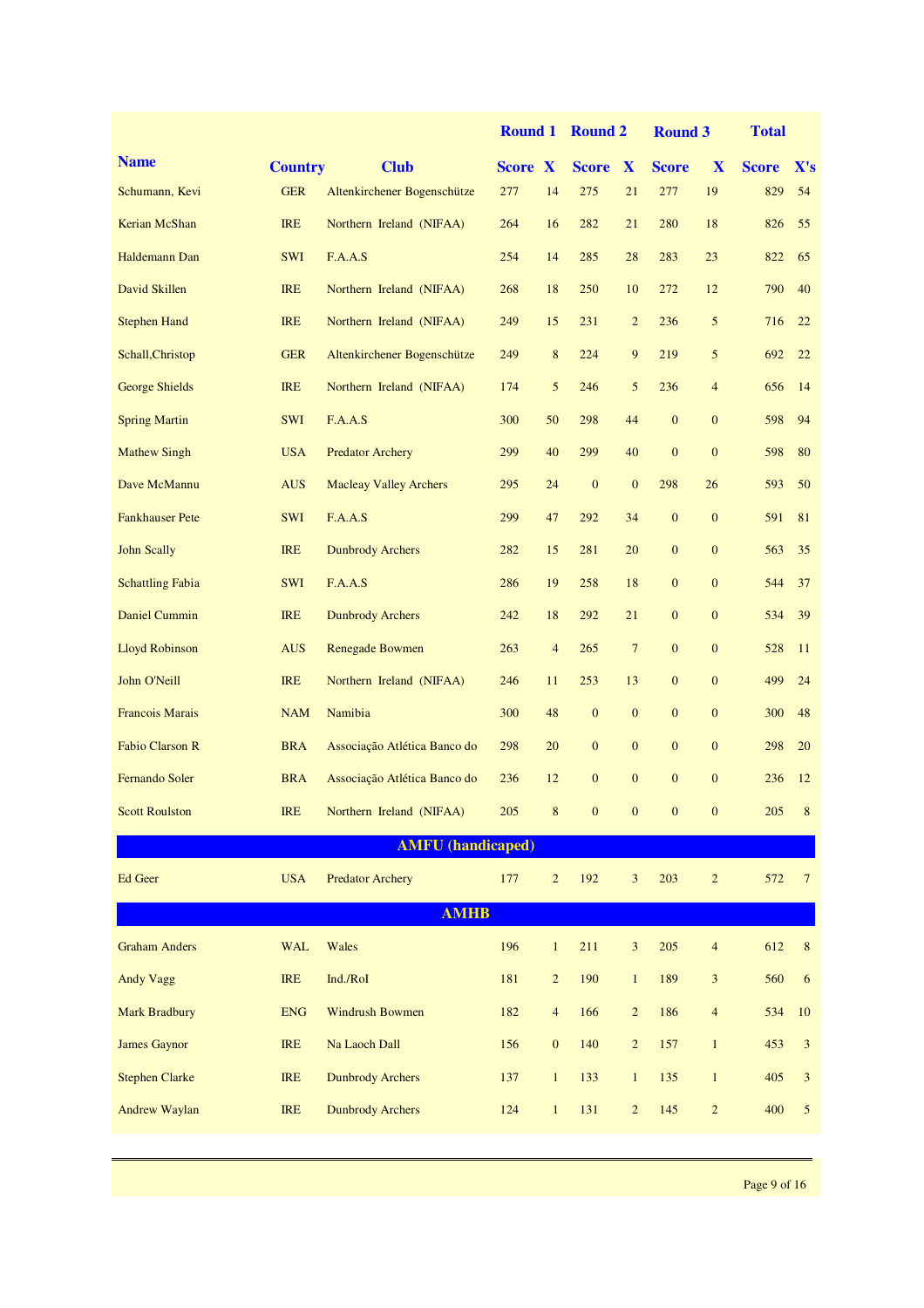|                        |                |                             | <b>Round 1</b> |                  | <b>Round 2</b> |                  | <b>Round 3</b> |                  | <b>Total</b> |                 |
|------------------------|----------------|-----------------------------|----------------|------------------|----------------|------------------|----------------|------------------|--------------|-----------------|
| <b>Name</b>            | <b>Country</b> | <b>Club</b>                 | <b>Score X</b> |                  | Score X        |                  | <b>Score</b>   | X                | <b>Score</b> | $\mathbf{X}$ 's |
| <b>James Mason</b>     | <b>AUS</b>     | Barambah Bowhunters and Fi  | 135            | $\boldsymbol{0}$ | 113            | $\mathbf{1}$     | 121            | $\mathbf{1}$     | 369          | $\overline{2}$  |
| David Harris           | <b>IRE</b>     | Na Laoch Dall               | 105            | $\mathbf{1}$     | 94             | $\mathbf{1}$     | 129            | $\mathbf{1}$     | 328          | 3               |
| Ian Watkins            | <b>ENG</b>     | <b>Windrush Bowmen</b>      | 147            | $\mathbf{1}$     | 169            | $\overline{2}$   | $\mathbf{0}$   | $\mathbf{0}$     | 316          | 3               |
| <b>Alex Furlong</b>    | <b>IRE</b>     | <b>Dunbrody Archers</b>     | 78             | $\overline{c}$   | 96             | $\mathbf{1}$     | 75             | $\mathbf{0}$     | 249          | 3               |
|                        |                | <b>AMLB</b>                 |                |                  |                |                  |                |                  |              |                 |
| Karlowsky, Erns        | <b>GER</b>     | Altenkirchener Bogenschütze | 240            | 5                | 246            | $\overline{4}$   | 250            | $\,8\,$          | 736          | 17              |
| Koini, Martin          | <b>GER</b>     | Altenkirchener Bogenschütze | 222            | 6                | 232            | $\overline{c}$   | 229            | $\overline{4}$   | 683          | 12              |
| Schwaldt, Steffe       | <b>GER</b>     | Altenkirchener Bogenschütze | 208            | $\mathbf{1}$     | 215            | $\overline{4}$   | 217            | 9                | 640          | 14              |
| <b>Bo Lundin</b>       | <b>SWE</b>     | <b>BK</b> Fältskyttarna     | 202            | $\overline{c}$   | 225            | $7\phantom{.0}$  | 206            | $\overline{c}$   | 633          | 11              |
| <b>John Devaney</b>    | <b>ENG</b>     | <b>Windrush Bowmen</b>      | 188            | 6                | 197            | $\overline{c}$   | 182            | $\overline{c}$   | 567          | 10              |
| Mark Hitchman          | <b>ENG</b>     | <b>Windrush Bowmen</b>      | 166            | $\overline{4}$   | 194            | $\sqrt{5}$       | 198            | $\mathfrak{Z}$   | 558          | 12              |
| <b>Eddie Ryan</b>      | <b>IRE</b>     | <b>Dunbrody Archers</b>     | 185            | $\overline{4}$   | 147            | $\mathbf{0}$     | 177            | $\overline{c}$   | 509          | 6               |
| <b>Anders Grenhol</b>  | <b>SWE</b>     | Team AC                     | 158            | $\overline{c}$   | 168            | $\mathbf{1}$     | 163            | $\overline{2}$   | 489          | 5               |
| <b>Joel Berggren</b>   | <b>SWE</b>     | Team AC                     | 149            | $\mathbf{1}$     | 142            | $\boldsymbol{0}$ | 161            | $\boldsymbol{0}$ | 452          | $\mathbf{1}$    |
| <b>Michael Schultz</b> | <b>AUS</b>     | Barambah Bowhunters and Fi  | 151            | 3                | 144            | $\overline{c}$   | 155            | $\mathfrak{Z}$   | 450          | $\,8\,$         |
| <b>Mark Daly</b>       | <b>IRE</b>     | <b>Dunbrody Archers</b>     | 152            | 3                | 121            | $\overline{2}$   | 135            | $\overline{4}$   | 408          | 9               |
| <b>Büttler Beat</b>    | <b>SWI</b>     | F.A.A.S                     | 195            | $\overline{2}$   | 180            | $\overline{4}$   | $\mathbf{0}$   | $\mathbf{0}$     | 375          | 6               |
| <b>Matt Coxall</b>     | <b>IRE</b>     | Ind./RoI                    | 78             | $\boldsymbol{0}$ | 103            | $\mathbf{0}$     | 127            | $\mathbf{1}$     | 308          | $\mathbf{1}$    |
| <b>Sean Kealey</b>     | <b>IRE</b>     | Northern Ireland (NIFAA)    | 110            | $\mathbf{1}$     | 110            | $\mathbf{0}$     | $\mathbf{0}$   | $\mathbf{0}$     | 220          | $\mathbf{1}$    |
| Keith Speight          | <b>AUS</b>     | Barambah Bowhunters and Fi  | 57             | $\boldsymbol{0}$ | 51             |                  | 55             | $\mathbf{0}$     | 163          | $\mathbf{1}$    |
|                        |                | CFBB(R)                     |                |                  |                |                  |                |                  |              |                 |
| Zacharias Anja         | LIE            | <b>FAAFL</b>                | 257            | 5                | 248            | $11\,$           | 242            | $\sqrt{3}$       | 747          | 19              |
| <b>Shannon Merna</b>   | <b>IRE</b>     | <b>Dunbrody Archers</b>     | 230            | 5                | 223            | $\boldsymbol{0}$ | 234            | 3                | 687          | $\,8\,$         |
| <b>Niamh Murphy</b>    | <b>IRE</b>     | <b>Dunbrody Archers</b>     | 177            | $\boldsymbol{0}$ | 190            | $\overline{c}$   | 214            | $\mathbf{1}$     | 581          | $\mathfrak{Z}$  |
| <b>Rebecca Twome</b>   | <b>IRE</b>     | Na Laoch Dall               | 172            | $\mathbf{1}$     | 183            | $\mathfrak{S}$   | 149            | $\boldsymbol{0}$ | 504          | 6               |
| Ormiston, Casey        | <b>AUS</b>     | Moranbah Bowhunters and Fi  | 35             | $\boldsymbol{0}$ | 103            | $\boldsymbol{0}$ | 119            | $\mathbf{1}$     | 257          | $\mathbf{1}$    |
|                        |                | CFFS(R)                     |                |                  |                |                  |                |                  |              |                 |
| Jasmin Koivisto        | <b>FIN</b>     | Diana-57                    | 297            | 38               | 286            | 28               | 291            | 31               | 874          | 97              |
| Hanna Lehtomä          | <b>FIN</b>     | Diana-57                    | 268            | 17               | 284            | 14               | 279            | 16               | 831          | 47              |
|                        |                |                             |                |                  |                |                  |                |                  |              |                 |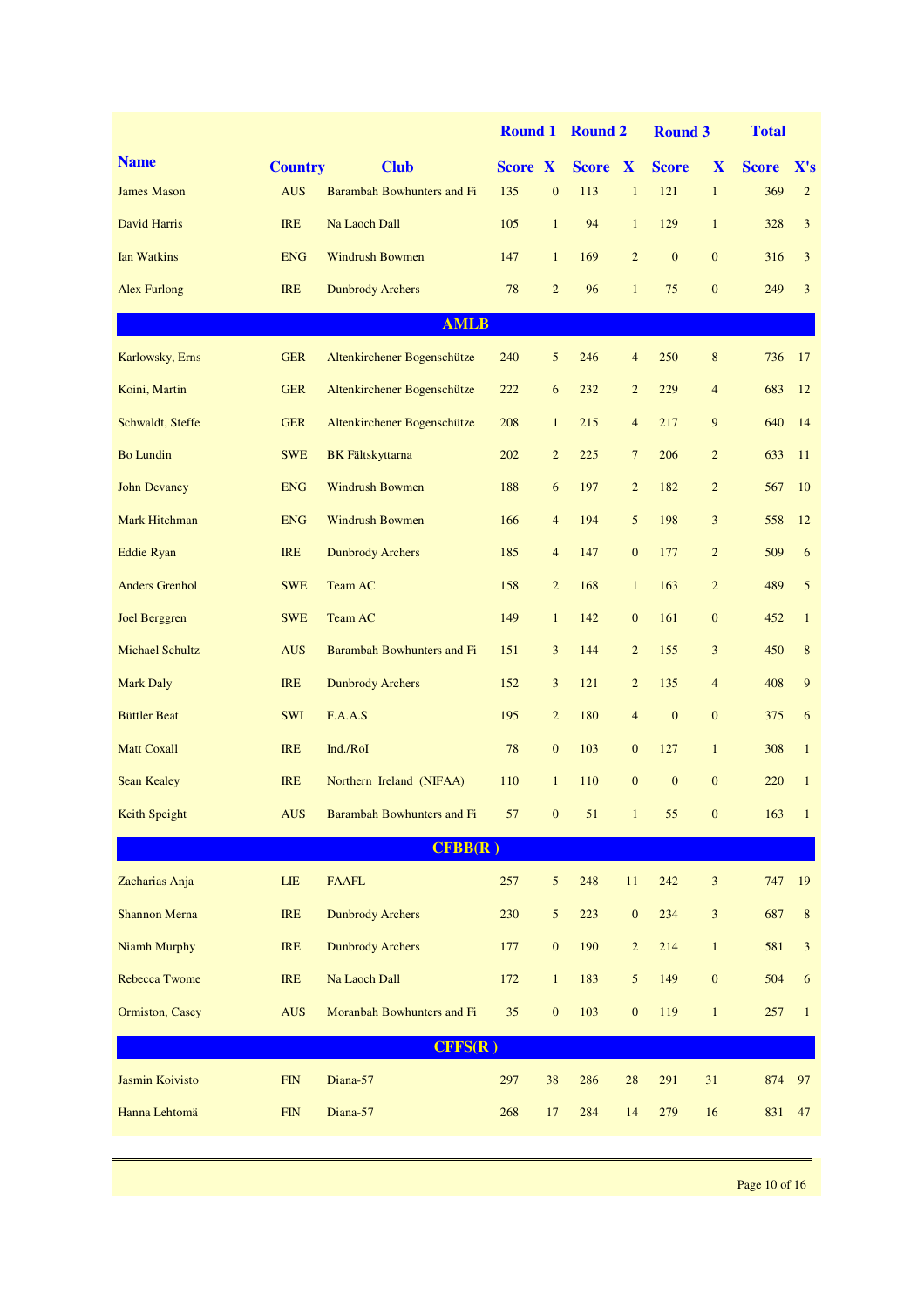|                        |                |                              | <b>Round 1</b>   |                  | <b>Round 2</b>   |                  | <b>Round 3</b>   |                  | <b>Total</b>     |                 |
|------------------------|----------------|------------------------------|------------------|------------------|------------------|------------------|------------------|------------------|------------------|-----------------|
| <b>Name</b>            | <b>Country</b> | <b>Club</b>                  | <b>Score X</b>   |                  | <b>Score X</b>   |                  | <b>Score</b>     | X                | <b>Score</b>     | $\mathbf{X}$ 's |
| Jasmin Koivisto        | <b>FIN</b>     | Finland                      | $\mathbf{0}$     | $\mathbf{0}$     | $\overline{0}$   | $\overline{0}$   | $\overline{0}$   | $\mathbf{0}$     | $\mathbf{0}$     | $\mathbf{0}$    |
|                        |                | <b>CFFU</b>                  |                  |                  |                  |                  |                  |                  |                  |                 |
| Hanne Snyman           | <b>NAM</b>     | Namibia                      | 300              | 48               | 298              | 39               | 290              | 28               |                  | 888 115         |
| <b>Lily Stewart</b>    | <b>AUS</b>     | <b>Sapphire City Archers</b> | 289              | 16               | 298              | 36               | 298              | 33               | 885              | 85              |
| Anna Backman           | <b>SWE</b>     | <b>FBK</b> Lavskrikan        | 298              | 33               | 293              | 27               | 280              | 27               | 871              | 87              |
| Linnéa Backma          | <b>SWE</b>     | <b>FBK</b> Lavskrikan        | 251              | 17               | 259              | $\overline{2}$   | 278              | 14               | 788              | 33              |
|                        |                | CMBB(C)                      |                  |                  |                  |                  |                  |                  |                  |                 |
| Justin Fajardo         | <b>USA</b>     | <b>Predator Archery</b>      | 273              | 16               | 268              | 10               | 278              | 15               | 819              | 41              |
| <b>Gavin Blanchfie</b> | <b>IRE</b>     | Warbow                       | 253              | 5                | 262              | 12               | 252              | 9                | 767              | 26              |
| <b>Owain Tily</b>      | <b>AUS</b>     | <b>Renegade Bowmen</b>       | 249              | $\overline{7}$   | 245              | $\mathfrak{S}$   | 258              | $7\phantom{.0}$  | 752              | 19              |
| <b>Jarrod White</b>    | <b>AUS</b>     | <b>Sapphire City Archers</b> | 248              | 11               | 221              | $\overline{9}$   | 208              | 3                | 677              | 23              |
| Ormiston, Hayd         | <b>AUS</b>     | Moranbah Bowhunters and Fi   | 157              | 3                | 188              | $\overline{4}$   | 222              | $\overline{4}$   | 567              | 11              |
|                        |                | CMBB(R)                      |                  |                  |                  |                  |                  |                  |                  |                 |
| <b>Cian Kehoe</b>      | <b>IRE</b>     | <b>Dunbrody Archers</b>      | 256              | 9                | 274              | 10               | 261              | $7\phantom{.0}$  | 791              | 26              |
| Caio de Oliveira       | <b>BRA</b>     | Netesportes - Brazil         | 254              | $\,8\,$          | 242              | $\,8\,$          | 253              | 11               | 749              | 27              |
| Ethan O'Mahon          | <b>IRE</b>     | Na Laoch Dall                | 220              | $\overline{c}$   | 251              | 8                | 265              | 13               | 736              | 23              |
| <b>Shane Reilly</b>    | <b>IRE</b>     | Northern Ireland (NIFAA)     | 256              | 13               | 220              | 5                | 213              | $\overline{4}$   | 689              | 22              |
| Max Hoff               | <b>IRE</b>     | <b>Dunbrody Archers</b>      | 204              | $\overline{4}$   | 188              | $\overline{2}$   | 191              | $\mathbf{0}$     | 583              | 6               |
| <b>Adam Twomey</b>     | <b>IRE</b>     | Na Laoch Dall                | 204              | $\overline{4}$   | 150              | $\mathbf{1}$     | 172              | $\overline{4}$   | 526              | 9               |
| <b>Dylan Magee</b>     | IRE            | Northern Ireland (NIFAA)     | 187              | $\overline{7}$   | 133              | $\mathbf{1}$     | 180              | 5                | 500              | 13              |
| <b>Thomas Walsh</b>    | IRE            | Na Laoch Dall                | $127\,$          | $\boldsymbol{0}$ | 132              | $\mathbf{1}$     | 203              | $\sqrt{2}$       | 462              | $\sqrt{3}$      |
| <b>Ben Roche</b>       | IRE            | Na Laoch Dall                | 143              | $\boldsymbol{0}$ | 146              | $\mathbf{1}$     | 162              | $\mathbf{1}$     | 451              | $\sqrt{2}$      |
| <b>Alan Leacy</b>      | IRE            | <b>Dunbrody Archers</b>      | 154              | $\overline{c}$   | $\boldsymbol{0}$ | $\boldsymbol{0}$ | $\boldsymbol{0}$ | $\boldsymbol{0}$ | 154              | $\overline{2}$  |
|                        |                | CMFS(R)                      |                  |                  |                  |                  |                  |                  |                  |                 |
| <b>Oskar Smeds</b>     | ${\rm FIN}$    | Diana-57                     | 300              | 39               | 284              | $25\,$           | 288              | 35               | 872              | 99              |
| Gabriel M Scho         | <b>BRA</b>     | Associação Atlética Banco do | 176              | $\mathfrak{Z}$   | 178              | $\mathbf{1}$     | 194              | $\sqrt{5}$       | 548              | 9               |
| <b>Oskar Smeds</b>     |                |                              | $\boldsymbol{0}$ | $\boldsymbol{0}$ | $\boldsymbol{0}$ | $\boldsymbol{0}$ | $\boldsymbol{0}$ | $\boldsymbol{0}$ | $\boldsymbol{0}$ | $\mathbf{0}$    |
|                        |                | <b>CMFU</b>                  |                  |                  |                  |                  |                  |                  |                  |                 |
| <b>Fankhauser Oliv</b> | SWI            | F.A.A.S                      | 300              | $50\,$           | 300              | 50               | 300              | 54               |                  | 900 154         |
|                        |                |                              |                  |                  |                  |                  |                  |                  |                  |                 |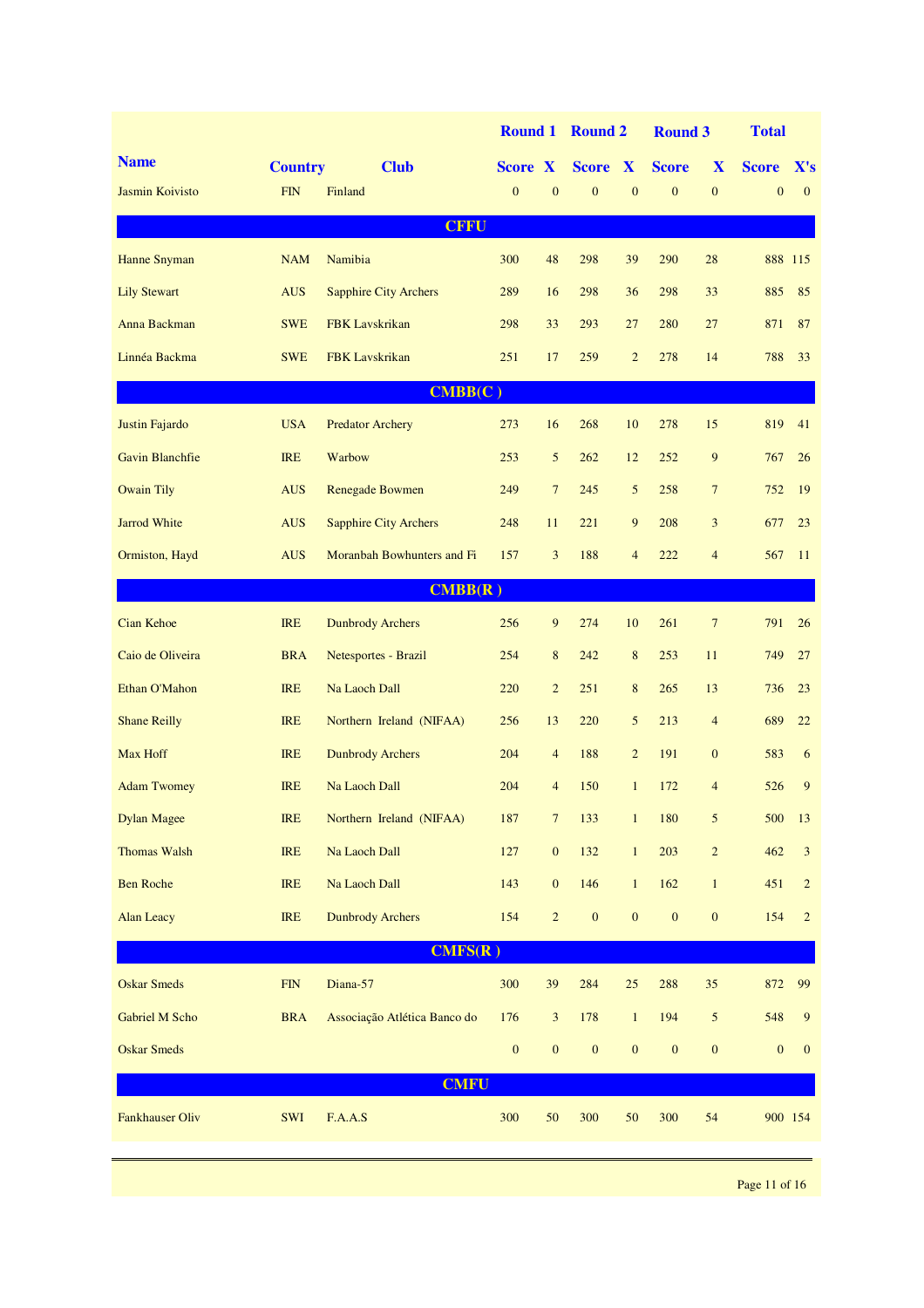|                        |                |                               | <b>Round 1</b> |                  | <b>Round 2</b>   |                  | <b>Round 3</b> |                  | <b>Total</b> |                         |
|------------------------|----------------|-------------------------------|----------------|------------------|------------------|------------------|----------------|------------------|--------------|-------------------------|
| <b>Name</b>            | <b>Country</b> | <b>Club</b>                   | <b>Score X</b> |                  | <b>Score</b>     | X                | <b>Score</b>   | X                | <b>Score</b> | $\mathbf{X}'\mathbf{s}$ |
| Albin Hägglund         | <b>SWE</b>     | Team AC                       | 297            | 25               | 298              | 29               | 298            | 32               | 893          | 86                      |
| <b>Böhlen Flavio</b>   | <b>SWI</b>     | F.A.A.S                       | 290            | 31               | 292              | 34               | 298            | 39               |              | 880 104                 |
| <b>Simon Lindmar</b>   | <b>SWE</b>     | Team AC                       | 292            | 32               | 281              | 19               | 288            | 31               | 861          | 82                      |
|                        |                | <b>CMLB</b>                   |                |                  |                  |                  |                |                  |              |                         |
| <b>Sam Twomey</b>      | <b>IRE</b>     | Na Laoch Dall                 | 78             | $\mathbf{0}$     | 126              | 3                | 102            | $\overline{2}$   | 306          | 5                       |
| <b>Jack Nolan</b>      | <b>IRE</b>     | <b>Dunbrody Archers</b>       | 67             | $\mathbf{0}$     | 111              | $\mathbf{1}$     | 54             | $\mathbf{0}$     | 232          | $\mathbf{1}$            |
|                        |                | JFBH(C)                       |                |                  |                  |                  |                |                  |              |                         |
| <b>Kaitlyn Hand</b>    | NZ             | Mt Tiger archery Club         | 203            | 3                | 208              | 3                | 228            | 6                | 639          | 12                      |
|                        |                | JFBH(R)                       |                |                  |                  |                  |                |                  |              |                         |
| Joyanna Longori        | <b>USA</b>     | <b>Predator Archery</b>       | 171            | $\overline{2}$   | 184              | $\overline{2}$   | 199            | 3                | 554          | $\overline{7}$          |
| <b>Ciara Howe</b>      | <b>IRE</b>     | <b>Dunbrody Archers</b>       | 35             | $\mathbf{1}$     | 108              | $\mathbf{1}$     | 81             | $\mathbf{0}$     | 224          | $\overline{2}$          |
|                        |                | <b>JFBU</b>                   |                |                  |                  |                  |                |                  |              |                         |
| Aja Thompson           | NZ             | Mt Tiger archery Club         | 122            | $\overline{2}$   | $\boldsymbol{0}$ | $\mathbf{0}$     | $\mathbf{0}$   | $\boldsymbol{0}$ | 122          | 2                       |
|                        |                | JFFS(R)                       |                |                  |                  |                  |                |                  |              |                         |
| Elisa Hjerpe           | <b>FIN</b>     | Diana-57                      | 257            | 12               | 259              | 8                | 257            | 10               | 773          | 30                      |
| <b>Ingrid Caroline</b> | <b>BRA</b>     | Associação Atlética Banco do  | 205            | $\overline{c}$   | 213              | $\overline{2}$   | 181            | 3                | 599          | $\overline{7}$          |
| Elisa Hjerpe           | <b>FIN</b>     | <b>FFAA</b>                   | $\mathbf{0}$   | $\mathbf{0}$     | $\mathbf{0}$     | $\mathbf{0}$     | $\mathbf{0}$   | $\mathbf{0}$     | $\mathbf{0}$ | $\mathbf{0}$            |
|                        |                | <b>JFFU</b>                   |                |                  |                  |                  |                |                  |              |                         |
| <b>Helen Forsberg</b>  | <b>SWE</b>     | <b>FBK</b> Lavskrikan         | 294            | 28               | 298              | 43               | 297            | 38               |              | 889 109                 |
|                        |                | <b>JFLB</b>                   |                |                  |                  |                  |                |                  |              |                         |
| <b>Alannah Vagg</b>    | IRE            | Ind./RoI                      | 108            | $\boldsymbol{0}$ | 114              | $\boldsymbol{0}$ | 136            | $\boldsymbol{0}$ | 358          | $\mathbf{0}$            |
|                        |                | JMBB(C)                       |                |                  |                  |                  |                |                  |              |                         |
| Donald Osbourn         | <b>AUS</b>     | <b>Macleay Valley Archers</b> | 119            | $\boldsymbol{0}$ | 108              | $\mathbf{0}$     | 99             | $\boldsymbol{0}$ | 326          | $\mathbf{0}$            |
|                        |                | JMBH(C)                       |                |                  |                  |                  |                |                  |              |                         |
| <b>Samuel Judge</b>    | <b>AUS</b>     | <b>Renegade Bowmen</b>        | 176            | $\mathfrak{Z}$   | 169              | $\mathfrak{Z}$   | 183            | $\sqrt{2}$       | 528          | $\,$ 8 $\,$             |
| <b>Dylan Meier</b>     | <b>AUS</b>     | Renegade Bowmen               | 113            | $\overline{c}$   | 89               | $\mathbf{0}$     | 97             | $\boldsymbol{0}$ | 299          | $\overline{c}$          |
|                        |                | JMBH(R)                       |                |                  |                  |                  |                |                  |              |                         |
| <b>Kevin Power</b>     | <b>IRE</b>     | <b>Dunbrody Archers</b>       | 199            | $\overline{c}$   | 209              | $\overline{4}$   | 210            | $\overline{4}$   | 618          | 10                      |
| <b>Michael Kealy</b>   | <b>IRE</b>     | Na Laoch Dall                 | 189            | 3                | 178              | $\overline{c}$   | 174            | $\overline{2}$   | 541          | $\overline{7}$          |
|                        |                |                               |                |                  |                  |                  |                |                  |              |                         |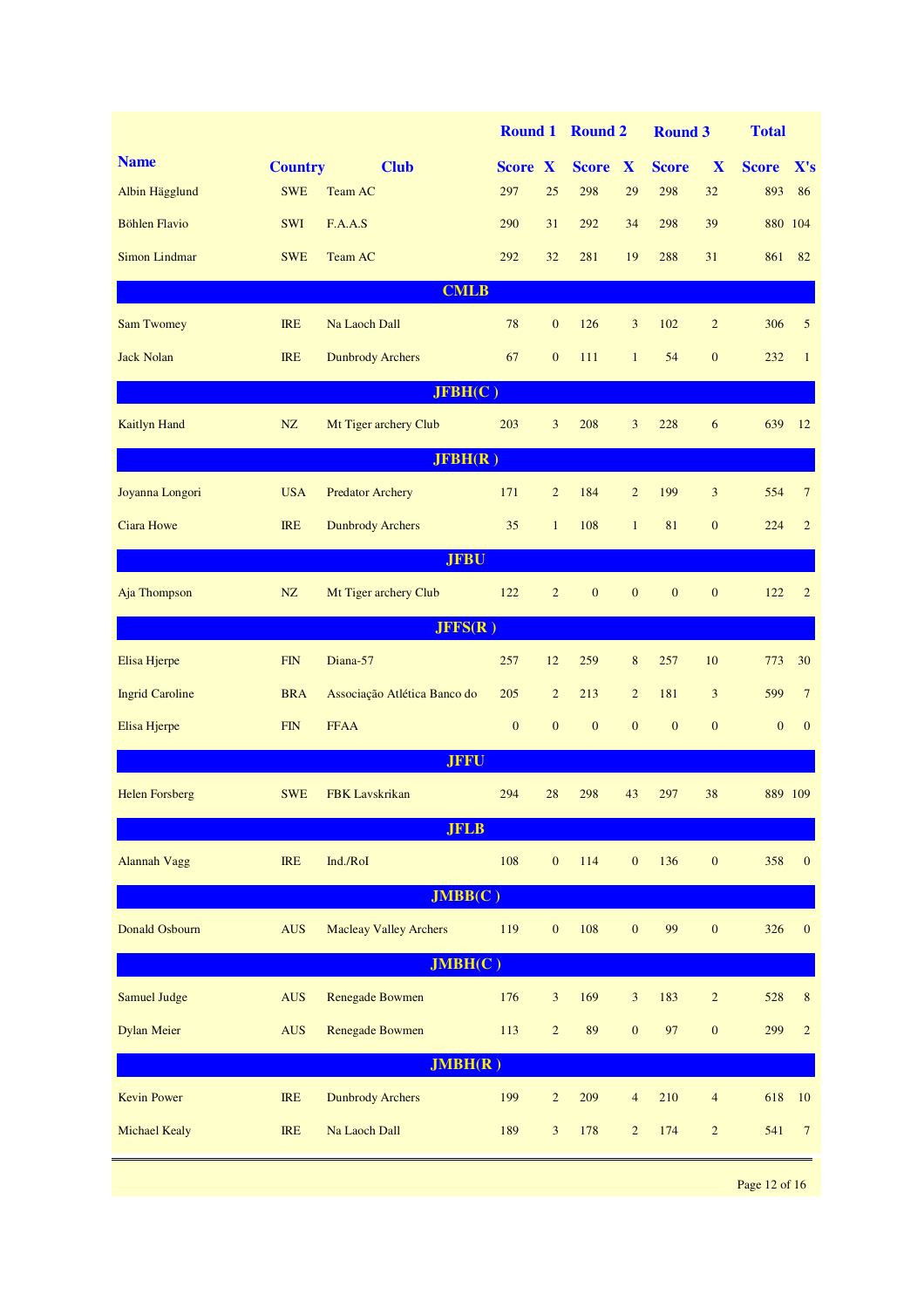|                         |                |                                    | <b>Round 1</b>   |                  | <b>Round 2</b>   |                         | <b>Round 3</b>   |                  | <b>Total</b>     |                |
|-------------------------|----------------|------------------------------------|------------------|------------------|------------------|-------------------------|------------------|------------------|------------------|----------------|
| <b>Name</b>             | <b>Country</b> | <b>Club</b>                        | <b>Score X</b>   |                  | <b>Score X</b>   |                         | <b>Score</b>     | X                | <b>Score</b>     | X's            |
| <b>Shane Walsh</b>      | <b>IRE</b>     | <b>Dunbrody Archers</b>            | 121              | $\boldsymbol{0}$ | 137              | $\mathbf{1}$            | 152              | $\overline{3}$   | 410              | $\overline{4}$ |
| <b>Matthew Holoh</b>    | <b>AUS</b>     | The Wandering Archers              | 115              | $\mathbf{0}$     | 125              | $\overline{0}$          | 148              | $\mathbf{1}$     | 388              | $\mathbf{1}$   |
| <b>Robert White</b>     | <b>IRE</b>     | <b>Dunbrody Archers</b>            | 61               | $\mathbf{0}$     | 132              | $\mathbf{1}$            | 106              | $\mathbf{0}$     | 299              | $\mathbf{1}$   |
| <b>Luke Griffin</b>     | <b>IRE</b>     | <b>Dunbrody Archers</b>            | 66               | $\mathbf{0}$     | 88               | $\overline{0}$          | 69               | $\mathbf{1}$     | 223              | $\mathbf{1}$   |
| <b>Owen Lenihan</b>     | <b>IRE</b>     | <b>Dunbrody Archers</b>            | 21               | $\mathbf{0}$     | 62               | $\overline{0}$          | 82               | $\mathbf{1}$     | 165              | $\mathbf{1}$   |
| <b>Sean Grace</b>       | <b>IRE</b>     | <b>Dunbrody Archers</b>            | 90               | $\mathbf{1}$     | $\mathbf{0}$     | $\mathbf{0}$            | $\mathbf{0}$     | $\overline{0}$   | 90               | $\mathbf{1}$   |
|                         |                | <b>JMBU</b>                        |                  |                  |                  |                         |                  |                  |                  |                |
| <b>Alex White</b>       | <b>AUS</b>     | <b>Sapphire City Archers</b>       | 282              | 17               | 276              | 17                      | 274              | 16               | 832              | 50             |
| Liam Crawford           | <b>AUS</b>     | <b>Macleay Valley Archers</b>      | 263              | 9                | 253              | $\overline{4}$          | 257              | 5                | 773              | 18             |
| <b>Nate Chandler</b>    | <b>AUS</b>     | <b>Renegade Bowmen</b>             | 227              | $\mathfrak{Z}$   | 242              | $\mathbf{1}$            | 199              | $\overline{4}$   | 668              | 8              |
| <b>Robert Channon</b>   | <b>AUS</b>     | <b>Manning District Bowhunters</b> | 217              | $\,8\,$          | 221              | 11                      | 218              | $\overline{7}$   | 656              | 26             |
| David Nolan             | <b>IRE</b>     | <b>Dunbrody Archers</b>            | 172              | $\mathbf{0}$     | 235              | 6                       | 201              | $\overline{c}$   | 608              | 8              |
| <b>Daniel Rich</b>      | NZ             | Mt Tiger archery Club              | 132              | $\overline{2}$   | 146              | $\overline{0}$          | 138              | $\mathbf{1}$     | 416              | 3              |
|                         |                | JMFS(R)                            |                  |                  |                  |                         |                  |                  |                  |                |
| Viktor Häggma           | ${\rm FIN}$    | Diana-57                           | 280              | 16               | 286              | 16                      | 278              | 23               | 844              | 55             |
| <b>Micah Flores</b>     | <b>USA</b>     | <b>NFAA</b>                        | 270              | 5                | 274              | 12                      | 282              | 21               | 826              | 38             |
| <b>Oliver Koivisto</b>  | <b>FIN</b>     | Diana-57                           | 263              | 12               | 268              | 11                      | 276              | 12               | 807              | 35             |
| <b>Ben Quigg</b>        | <b>IRE</b>     | Northern Ireland (NIFAA)           | 233              | $\mathbf{1}$     | 237              | 5                       | 215              | 5                | 685              | 11             |
| Arthur Felipe Fr        | <b>BRA</b>     | Associação Atlética Banco do       | 222              | $\overline{2}$   | 218              | $\overline{4}$          | 223              | $\overline{2}$   | 663              | 8              |
| Peter Smith             | IRE            | Northern Ireland (NIFAA)           | 201              | 3                | 214              | $\overline{\mathbf{c}}$ | 241              | 6                | 656              | <sup>11</sup>  |
| <b>Corry McGale</b>     | <b>IRE</b>     | Northern Ireland (NIFAA)           | 179              | $\mathbf{1}$     | 228              | $\overline{4}$          | 244              | 9                | 651              | 14             |
| <b>Caio Martines H</b>  | <b>BRA</b>     | Associação Atlética Banco do       | 238              | $\overline{4}$   | 264              | $10\,$                  | $\boldsymbol{0}$ | $\boldsymbol{0}$ | 502              | 14             |
| <b>Oliver Koivisto</b>  | FIN            | Finland                            | $\boldsymbol{0}$ | $\boldsymbol{0}$ | $\boldsymbol{0}$ | $\boldsymbol{0}$        | $\boldsymbol{0}$ | $\boldsymbol{0}$ | $\boldsymbol{0}$ | $\mathbf{0}$   |
|                         |                | <b>JMFU</b>                        |                  |                  |                  |                         |                  |                  |                  |                |
| <b>Ruan Van Stade</b>   | NAM            | Namibia                            | 298              | $28\,$           | 298              | 38                      | 300              | $50\,$           | 896 116          |                |
| <b>Jonatan Fredriks</b> | <b>SWE</b>     | FBK Lavskrikan                     | 296              | 38               | 300              | 46                      | 299              | 45               | 895 129          |                |
| Johan Backman           | <b>SWE</b>     | FBK Lavskrikan                     | 291              | $29\,$           | 294              | 36                      | 296              | 34               | 881              | 99             |
| Zacharias Stefan        | LIE            | <b>FAAFL</b>                       | 270              | $\sqrt{3}$       | 280              | $18\,$                  | 270              | 23               | 820              | 44             |
| von Rotz Célim          | SWI            | F.A.A.S                            | 262              | 11               | 277              | $20\,$                  | 269              | $11\,$           | 808              | 42             |
|                         |                |                                    |                  |                  |                  |                         |                  |                  |                  |                |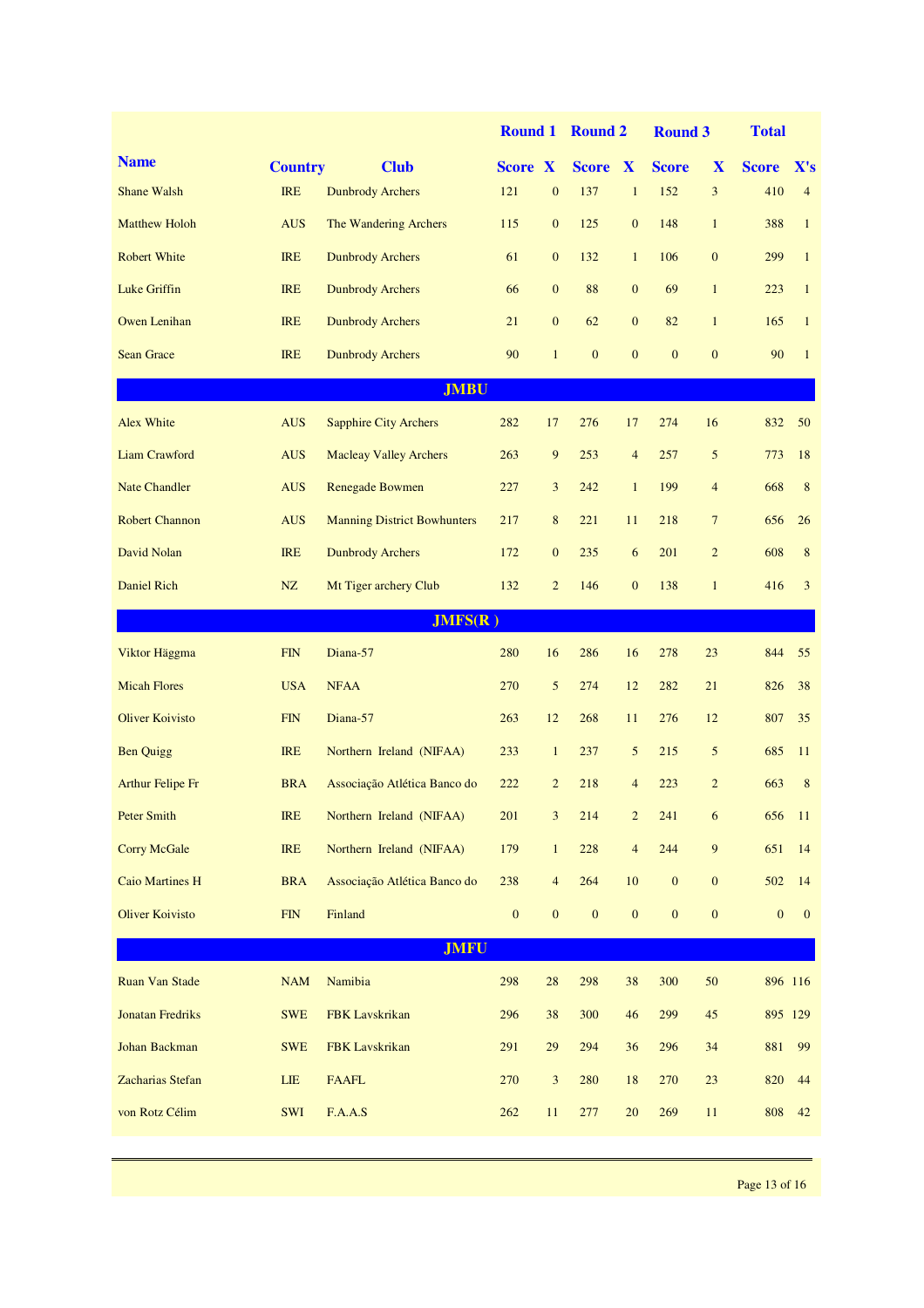|                        |                |                               |                |                  | Round 1 Round 2  |                  | <b>Round 3</b>   |                  | <b>Total</b> |                |  |  |
|------------------------|----------------|-------------------------------|----------------|------------------|------------------|------------------|------------------|------------------|--------------|----------------|--|--|
| <b>Name</b>            | <b>Country</b> | <b>Club</b>                   | <b>Score X</b> |                  | Score X          |                  | <b>Score</b>     | X                | <b>Score</b> | X's            |  |  |
| <b>Martin Ussher</b>   | <b>AUS</b>     | <b>Macleay Valley Archers</b> | 285            | 18               | $\mathbf{0}$     | $\mathbf{0}$     | $\mathbf{0}$     | $\mathbf{0}$     | 285          | 18             |  |  |
| <b>JMLB</b>            |                |                               |                |                  |                  |                  |                  |                  |              |                |  |  |
| Breitenstein, Mi       | <b>GER</b>     | Altenkirchener Bogenschütze   | 117            | $\mathbf{1}$     | 137              | $\overline{2}$   | 129              | $\mathbf{0}$     | 383          | 3              |  |  |
| <b>Conn Walsh</b>      | <b>IRE</b>     | <b>Dunbrody Archers</b>       | 25             | $\mathbf{0}$     | $\boldsymbol{0}$ | $\mathbf{0}$     | $\mathbf{0}$     | $\mathbf{0}$     | 25           | $\mathbf{0}$   |  |  |
| VFBB(C)                |                |                               |                |                  |                  |                  |                  |                  |              |                |  |  |
| <b>Ketty Fahlgren</b>  | <b>SWE</b>     | Team AC                       | 196            | 3                | 214              | $\overline{4}$   | 212              | 6                | 622          | 13             |  |  |
|                        |                | VFBH(C)                       |                |                  |                  |                  |                  |                  |              |                |  |  |
| <b>Jane Remington</b>  | <b>AUS</b>     | Lakeside Bowmen               | 213            | 3                | 221              | 3                | 239              | $\overline{7}$   | 673          | 13             |  |  |
|                        |                | <b>VFBU</b>                   |                |                  |                  |                  |                  |                  |              |                |  |  |
| <b>Lynn Walter</b>     | <b>USA</b>     | <b>NFAA</b>                   | 269            | 15               | 272              | 16               | 278              | 20               | 819          | 51             |  |  |
|                        |                | VFFS(R)                       |                |                  |                  |                  |                  |                  |              |                |  |  |
| <b>Phoebe McGow</b>    | <b>IRE</b>     | Northern Ireland (NIFAA)      | 260            | $\overline{4}$   | 256              | 5                | 254              | 13               | 770          | 22             |  |  |
|                        |                | <b>VFFU</b>                   |                |                  |                  |                  |                  |                  |              |                |  |  |
| <b>Teko Phillips</b>   | <b>USA</b>     | The Nock Point                | 291            | 6                | 293              | 31               | 296              | 39               | 880          | 76             |  |  |
| <b>Gloria Potter</b>   | <b>AUS</b>     | <b>Macleay Valley Archers</b> | 250            | $\overline{3}$   | 267              | 8                | 250              | $\overline{2}$   | 767          | 13             |  |  |
|                        |                | <b>VFLB</b>                   |                |                  |                  |                  |                  |                  |              |                |  |  |
| <b>Joy Wood</b>        | <b>AUS</b>     | The Wandering Archers         | 143            | $\mathbf{1}$     | 139              | 3                | 129              | $\mathbf{1}$     | 411          | 5              |  |  |
|                        |                | VMBB(C)                       |                |                  |                  |                  |                  |                  |              |                |  |  |
| <b>Arno Kaczmare</b>   | <b>GER</b>     | <b>DFBV</b>                   | 271            | 13               | 276              | 17               | 275              | 13               | 822          | 43             |  |  |
| <b>Alec James</b>      | <b>ENG</b>     | <b>Kings Forest Bowmen</b>    | 260            | $\,8\,$          | 265              | 14               | 271              | 11               | 796          | 33             |  |  |
| Thomas Rosén           | <b>SWE</b>     | Team AC                       | 259            | 13               | 245              | $\,8\,$          | 218              | $\,8\,$          | 722          | 29             |  |  |
| <b>Robert Anthony</b>  | <b>IRE</b>     | Northern Ireland (NIFAA)      | 245            | $\overline{4}$   | 228              | $\mathfrak{Z}$   | 239              | $\overline{4}$   | 712          | 11             |  |  |
| <b>Bruce Crawford</b>  | AUS            | <b>Macleay Valley Archers</b> | 172            | $\mathbf{1}$     | $\boldsymbol{0}$ | $\boldsymbol{0}$ | 201              | $\overline{4}$   | 373          | $\overline{5}$ |  |  |
|                        |                | VMBB(R)                       |                |                  |                  |                  |                  |                  |              |                |  |  |
| Dessie Irwin           | <b>IRE</b>     | Northern Ireland (NIFAA)      | 206            | $\overline{4}$   | 210              | $\overline{4}$   | 238              | $\sqrt{5}$       | 654          | 13             |  |  |
| <b>Richard Wybray</b>  | IRE            | Northern Ireland (NIFAA)      | 127            | $\boldsymbol{0}$ | 189              | $\overline{c}$   | 203              | $\sqrt{6}$       | 519          | $8\phantom{1}$ |  |  |
| VMBH(C)                |                |                               |                |                  |                  |                  |                  |                  |              |                |  |  |
| <b>Prinzing Hans J</b> | SWI            | F.A.A.S                       | 230            | $\overline{4}$   | 240              | $\overline{9}$   | 234              | 12               | 704          | 25             |  |  |
| <b>Richard Simeon</b>  | <b>AUS</b>     | Lakeside Bowmen               | 239            | 6                | 256              | $\overline{7}$   | $\boldsymbol{0}$ | $\boldsymbol{0}$ | 495          | 13             |  |  |
|                        |                |                               |                |                  |                  |                  |                  |                  |              |                |  |  |

Page 14 of 16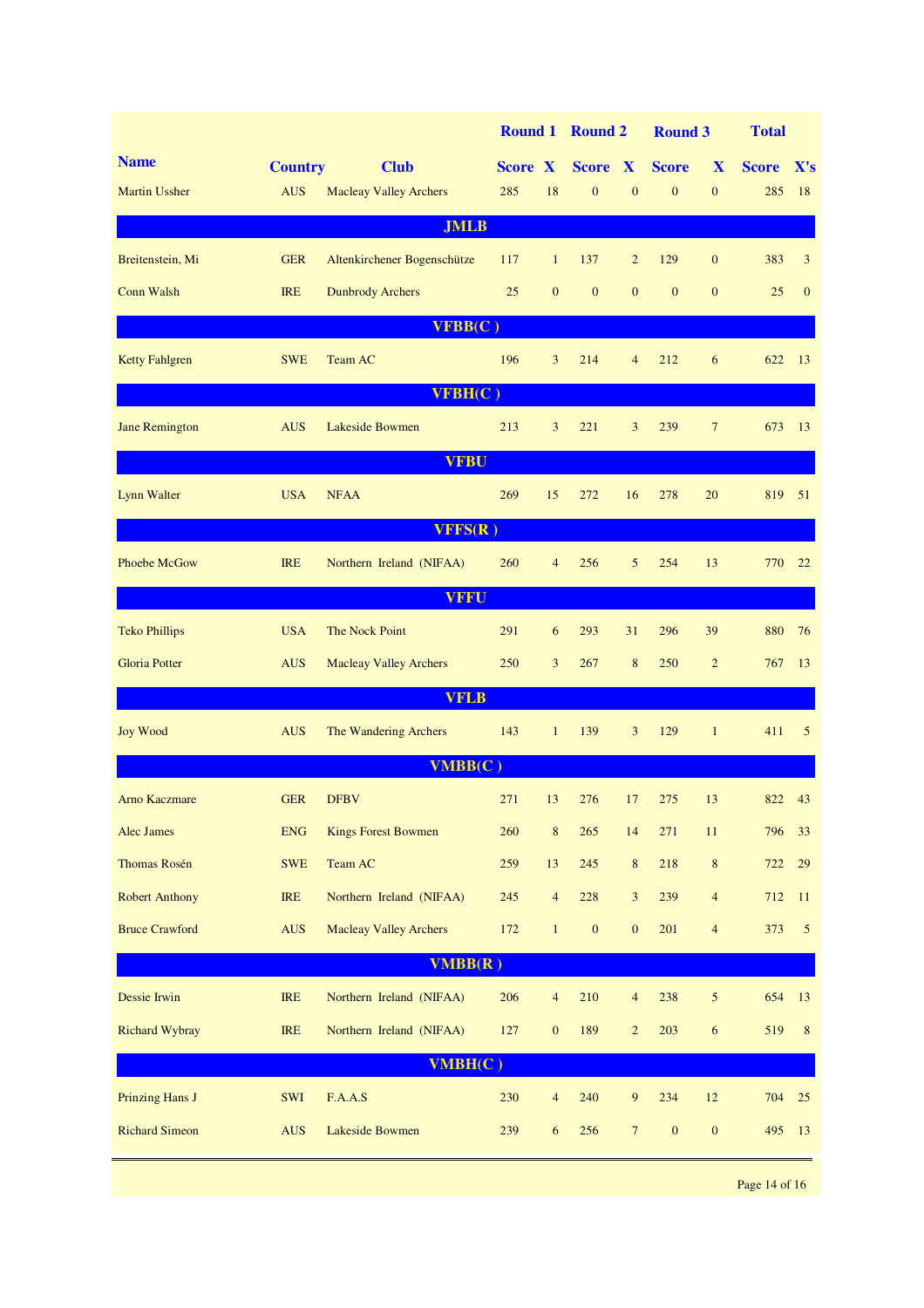|                         |                |                              | <b>Round 1</b> |                | <b>Round 2</b> |                | <b>Round 3</b> |                | <b>Total</b> |              |  |  |
|-------------------------|----------------|------------------------------|----------------|----------------|----------------|----------------|----------------|----------------|--------------|--------------|--|--|
| <b>Name</b>             | <b>Country</b> | <b>Club</b>                  | <b>Score X</b> |                | <b>Score X</b> |                | <b>Score</b>   | X              | <b>Score</b> | X's          |  |  |
|                         |                | VMBH(R)                      |                |                |                |                |                |                |              |              |  |  |
| <b>Golesch Gerhar</b>   | <b>SWI</b>     | F.A.A.S                      | 147            | $\mathbf{1}$   | 175            | $\mathbf{1}$   | 169            | $\mathbf{1}$   | 491          | 3            |  |  |
| <b>Brian Thompso</b>    | NZ             | Mt Tiger archery Club        | 159            | $\overline{0}$ | 64             | $\mathbf{0}$   | $\mathbf{0}$   | $\mathbf{0}$   | 223          | $\mathbf{0}$ |  |  |
| <b>VMBL</b>             |                |                              |                |                |                |                |                |                |              |              |  |  |
| <b>Ken Smiley</b>       | <b>USA</b>     | The Nock Point               | 263            | 12             | 271            | 11             | 266            | 13             | 800          | 36           |  |  |
| <b>VMBU</b>             |                |                              |                |                |                |                |                |                |              |              |  |  |
| <b>Faletti Leonardo</b> | <b>SWI</b>     | F.A.A.S                      | 300            | 41             | 299            | 43             | 300            | 42             | 899 126      |              |  |  |
| <b>Ron Potter</b>       | <b>ENG</b>     | <b>Kings Forest Bowmen</b>   | 294            | 27             | 294            | 29             | 296            | 32             | 884          | 88           |  |  |
| <b>Rothen Martin</b>    | <b>SWI</b>     | F.A.A.S                      | 293            | 28             | 292            | 31             | 293            | 28             | 878          | 87           |  |  |
| <b>Oberholzer Jules</b> | SWI            | F.A.A.S                      | 289            | 27             | 288            | 27             | 290            | 26             | 867          | 80           |  |  |
| <b>Stanley Wilding</b>  | <b>ENG</b>     | <b>Kings Forest Bowmen</b>   | 288            | 22             | 280            | 12             | 287            | 19             | 855          | 53           |  |  |
| <b>Bob Windle</b>       | <b>AUS</b>     | Renegade Bowmen              | 271            | 12             | 265            | 12             | 264            | 10             | 800          | 34           |  |  |
| <b>Dobler Tensing</b>   | <b>SWI</b>     | F.A.A.S                      | 253            | $\overline{3}$ | 260            | 10             | 266            | 8              | 779          | 21           |  |  |
| VMFS(C)                 |                |                              |                |                |                |                |                |                |              |              |  |  |
| <b>Borrini Pietro</b>   | <b>SWI</b>     | F.A.A.S                      | 239            | $\overline{7}$ | 221            | $\overline{4}$ | 225            | $\overline{4}$ | 685          | 15           |  |  |
| Alex Irvine             | <b>AUS</b>     | <b>Renegade Bowmen</b>       | 276            | 12             | 262            | 12             | $\mathbf{0}$   | $\mathbf{0}$   | 538          | 24           |  |  |
|                         |                | VMFS(R)                      |                |                |                |                |                |                |              |              |  |  |
| Dennis High             | <b>USA</b>     | <b>Predator Archery</b>      | 278            | 20             | 285            | 18             | 283            | 55             | 846          | 93           |  |  |
| <b>Hans Mattsson</b>    | <b>SWE</b>     | Team AC                      | 262            | 11             | 254            | 8              | 274            | 14             | 790          | 33           |  |  |
|                         |                | <b>VMFU</b>                  |                |                |                |                |                |                |              |              |  |  |
| <b>Tomsic Niko</b>      | SWI            | F.A.A.S                      | 300            | 53             | 300            | 52             | 300            | 52             |              | 900 157      |  |  |
| <b>Ronaldo Nacaxe</b>   | <b>BRA</b>     | Associação Atlética Banco do | 300            | 54             | 300            | 44             | 300            | 52             |              | 900 150      |  |  |
| Reimann Johan           | SWI            | F.A.A.S                      | 300            | $\sqrt{48}$    | 299            | 44             | 300            | 40             |              | 899 132      |  |  |
| <b>John Gelley</b>      | <b>AUS</b>     | Lilydale Bowmen              | 294            | 34             | 297            | 34             | 300            | 45             |              | 891 113      |  |  |
| Leif Andersson          | <b>SWE</b>     | <b>BK</b> Fältskyttarna      | 297            | $29\,$         | 298            | $20\,$         | 290            | 31             | 885          | 80           |  |  |
| <b>Ulf Rönnqvist</b>    | <b>SWE</b>     | <b>FBK</b> Lavskrikan        | 292            | $21\,$         | 294            | 28             | 293            | $28\,$         | 879          | 77           |  |  |
| wellesley McGo          | <b>IRE</b>     | Northern Ireland (NIFAA)     | 296            | 21             | 287            | 31             | 290            | 26             | 873          | 78           |  |  |
| Keijo Leivonen          | FIN            | <b>FFAA</b>                  | 296            | 30             | 294            | 26             | 281            | 12             | 871          | 68           |  |  |
| <b>Kurt Lundgren</b>    | <b>SWE</b>     | FBK Lavskrikan               | 280            | $25\,$         | 284            | 25             | 287            | 24             | 851          | 74           |  |  |